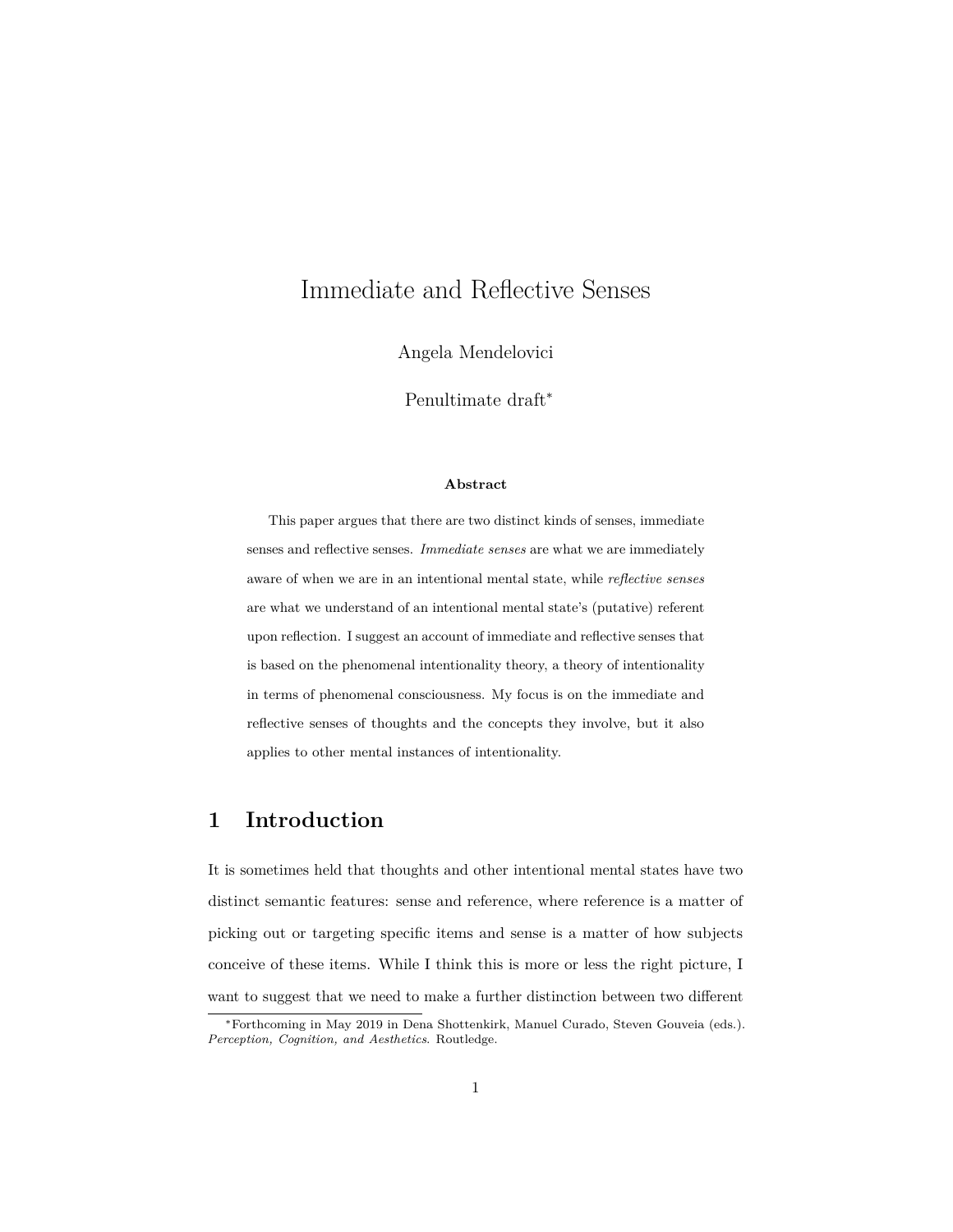kinds of senses: **immediate senses**, which are what we are immediately aware of in having an intentional mental state, and **reflective senses**, which are what we understand of an intentional mental state's (putative) referent upon reflection. This paper has two aims: The first is to argue that thoughts and other mental states have immediate and reflective senses, and that, in many cases, they are distinct. The second is to suggest that the phenomenal intentionality theory, a theory of intentionality based on phenomenal consciousness, provides the best account of immediate and reflective senses.<sup>[1](#page-1-0)</sup>

### **2 Two Kinds of Senses**

This paper is concerned with the semantic features of mental states. Although my claims are meant to apply to various kinds of mental states, my main arguments focus on the case of **thoughts**, the mental states we are in when we do what we commonly call "thinking." Thoughts include occurrent states such as judgments and occurrent desires (desires we are currently entertaining), but not perceptual experiences or standing states, such as beliefs we are not currently entertaining. Thoughts seem to "say" or represent something, target things in the world, and be assessable for truth and accuracy. For example, a thought might represent that Eleni is intelligent, target Eleni herself, and be true just in case Eleni is in fact intelligent.

In discussing semantic features, it is useful to assume a distinction between semantic features and the items that have them, which are the vehicles of representation, or **representations**, for short. As I am using the terms, mental states such as thoughts, beliefs, desires, and many perceptual states are examples of representations. It is also useful to assume that most thoughts are complex in

<span id="page-1-0"></span><sup>&</sup>lt;sup>1</sup>Many of the ideas in this paper are discussed in greater detail in chapter 7 of [Mendelovici](#page-31-0) [2018.](#page-31-0)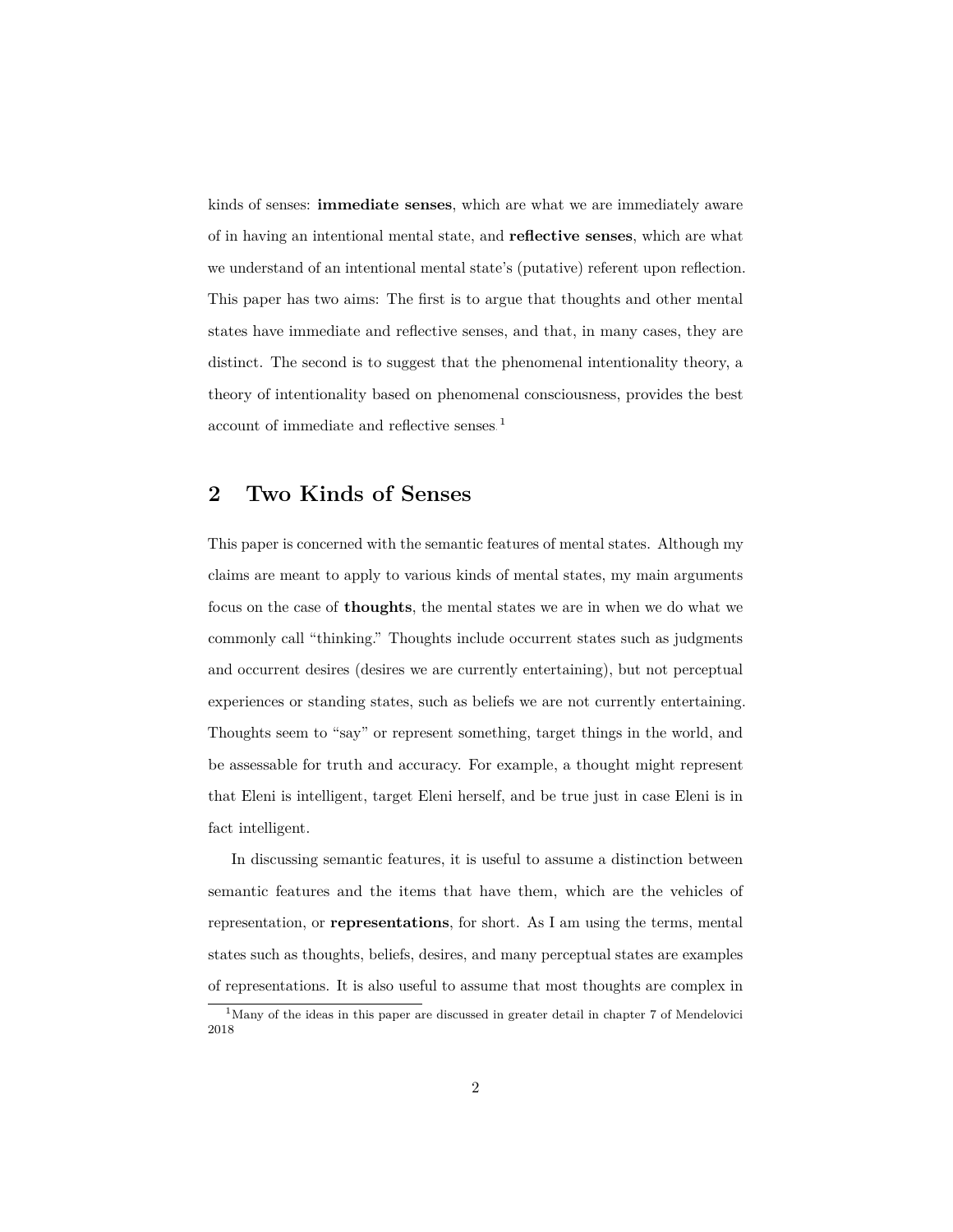that they are composed of other representations, which I will call **concepts**. [2](#page-2-0) For example, a thought that cats have tails might be partly composed of the concept cat, which might also be involved in other thoughts, such as the thought that Mitten is a cat.

Roughly following [Frege](#page-29-0) (1948), thoughts and other representations are sometimes taken to have two kinds of semantic features: sense and reference. On one intuitive way of characterizing this distinction, a representation's *referent* is what it picks out, singles out, or refers to, while its *sense* is the way in which this (putative) referent is conceived. While Frege argued that senses are publicly available abstract entities that determine reference, on my use of the term "sense," I will not assume that senses have any of these features. A representation's sense is merely how its subject conceives of its (putative) referent.

One gloss on Frege's arguments for the existence of senses is that we need them in order to account for semantic differences that are not differences in reference. For example, the thought that Hesperus is bright and the thought that Phosphorus is bright involve all the same referents but differ in meaning or "cognitive significance." We can account for this difference by saying that the two thoughts contain two distinct concepts, Hesperus and Phosphorus, with different senses. The sense of HESPERUS is  $\lt$ the first star visible in the evening sky>, while the sense of PHOSPHORUS is  $\lt$ the last star visible in the morning sky>. The two concepts pick out the same thing but involve two different ways of conceiving of it.

My contention is that, while this is more or less the right picture, we need to make a further distinction between two different kinds of sense corresponding to two different ways of understanding what it is to conceive of a (putative) referent in a certain way. One way of understanding the notion of conceiving of

<span id="page-2-0"></span><sup>2</sup>This is to assume something like a language of thought (see [Fodor 1975\)](#page-29-1).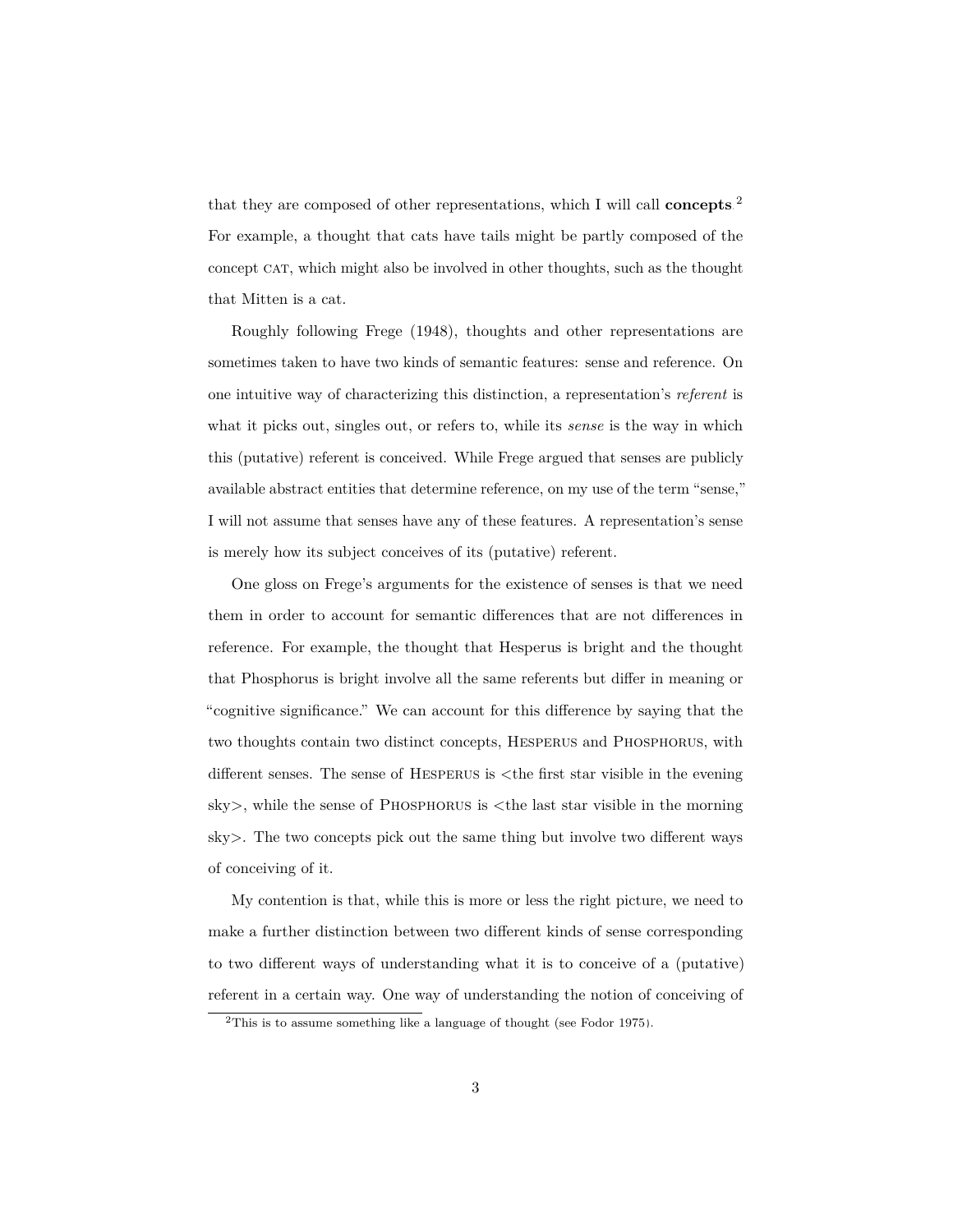a (putative) referent is as capturing what is in some sense "before one's mind" when we use a concept or have a thought. This is what is running through our minds, what is immediately available to us, or what we are aware of in using a representation. Call this a representation's **immediate sense**. To say that <the first star visible in the evening sky> is the *immediate* sense of Hesperus is to say that when we use the concept Hesperus, the content <the first star visible in the evening sky> is running through our minds.

Another way of understanding the notion of conceiving of a referent is as capturing our reflective intuitive understanding of a referent, an understanding we might retrieve upon brief or prolonged reflection. Call this a representation's **reflective sense**. To say that  $\langle$  the first star visible in the evening sky is the *reflective* sense of HESPERUS is to say that when we use the concept HESPERUS, the content  $\lt$ the first star visible in the evening sky is available upon sufficient reflection of the right sort. For instance, if we were to think <Hesperus is bright>, upon sufficient reflection we should be able to further elucidate our thought as  $\lt$ the first star visible in the evening sky is bright $>$ , accepting this as what we meant, intended, or targeted by the first thought.

## **3 A Distinction with a Difference**

So far I have merely introduced the notions of immediate and reflective senses. In this section, I argue that there are immediate and reflective senses and that they are distinct. I do so by considering a variety of examples, focusing mainly on concepts, and arguing that they involve two distinct things respectively answering to the notions of immediate and reflective senses.<sup>[3](#page-3-0)</sup>

<span id="page-3-0"></span><sup>3</sup>We might also argue for the distinctness of immediate and reflective senses in a way that parallels our gloss on Frege's argument for the existence of senses: We need immediate senses that are distinct from reflective senses in order to account for differences that are not differences in either reflective senses or referents. For example, suppose that we reflectively understand a bachelor as an unmarried man. The thought that John is a bachelor and the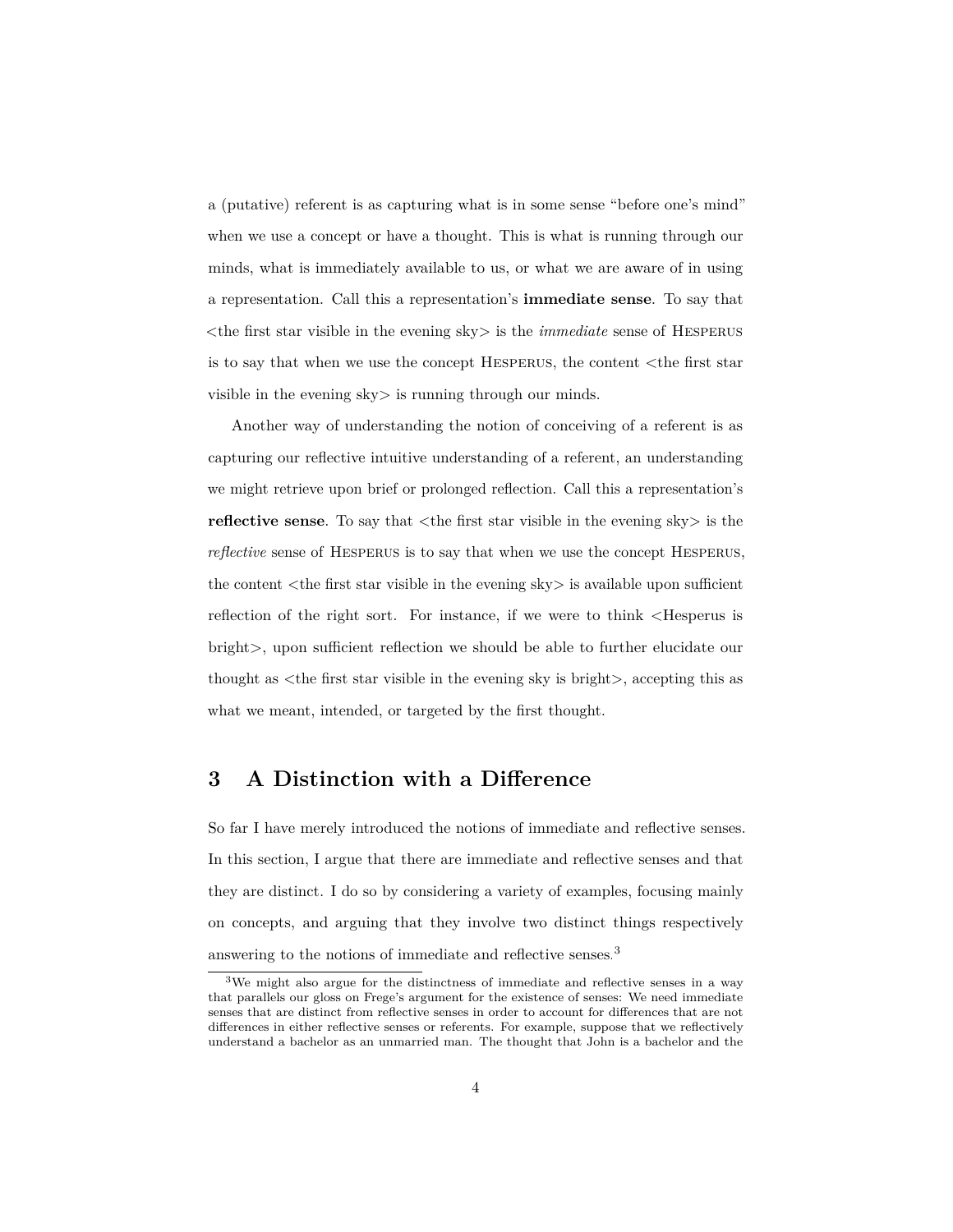**Number concepts.** My first example is adapted from David Bourget's [\(2017\)](#page-29-2) discussion of number concepts. When we think about numbers, especially large numbers, we are not immediately aware of the numbers themselves but rather of the numerals that stand for them, perhaps in addition to a rough ballpark sense of their magnitudes. Bourget offers a couple of reasons to think this: First, as far as what is in our immediate awareness is concerned, numerals like "8,346,182" could stand for entirely different numbers than they in fact stand for. Second, the same arithmetical equation can seem more or less obvious depending on the notation used to symbolize it. For example,  $70 \times 100 = 7000$  is obvious when presented in decimal notation but less obvious when presented in binary notion  $(1000110 \times 1100100 = 1101101011000)$ . All this suggests that the immediate senses of most of our number concepts are not numbers but something more like numerals.

However, our reflective understanding of numbers goes beyond what's in our immediate awareness. There are different possible views of exactly what this understanding consists in. Perhaps we understand numbers as multiplicities, abstract entities with various features, whatever entities satisfy certains axioms, something to do with counting or the succession relation, or even sui generis entities.

If all this is right, then our number concepts have distinct immediate and reflective senses. Their immediate senses are something like numerals, while their reflective senses encompass a richer understanding, such as that of a multiplicity

thought that John is an unmarried man involve the same reflective senses and referents but are different thoughts. We can account for this difference by saying that the two thoughts involve two distinct concepts, BACHELOR and UNMARRIED MAN, with distinct immediate senses. The difference between the two thoughts lies in what we are immediately aware of in having them.

One might object that the difference between the two thoughts can be accounted for by the different vehicles they involve. While the two thoughts do involve different vehicles, this does not fully account for the difference between them because the difference is a *semantic* difference, a difference in *what* we are thinking. In order to account for this semantic difference, we need to posit a difference in the semantic features involved in these cases. (See also [Mendelovici](#page-30-0) [2010](#page-30-0)*:* §13.4, for related discussion of how distinguishing between immediate and reflective senses best resolves the paradox of analysis.)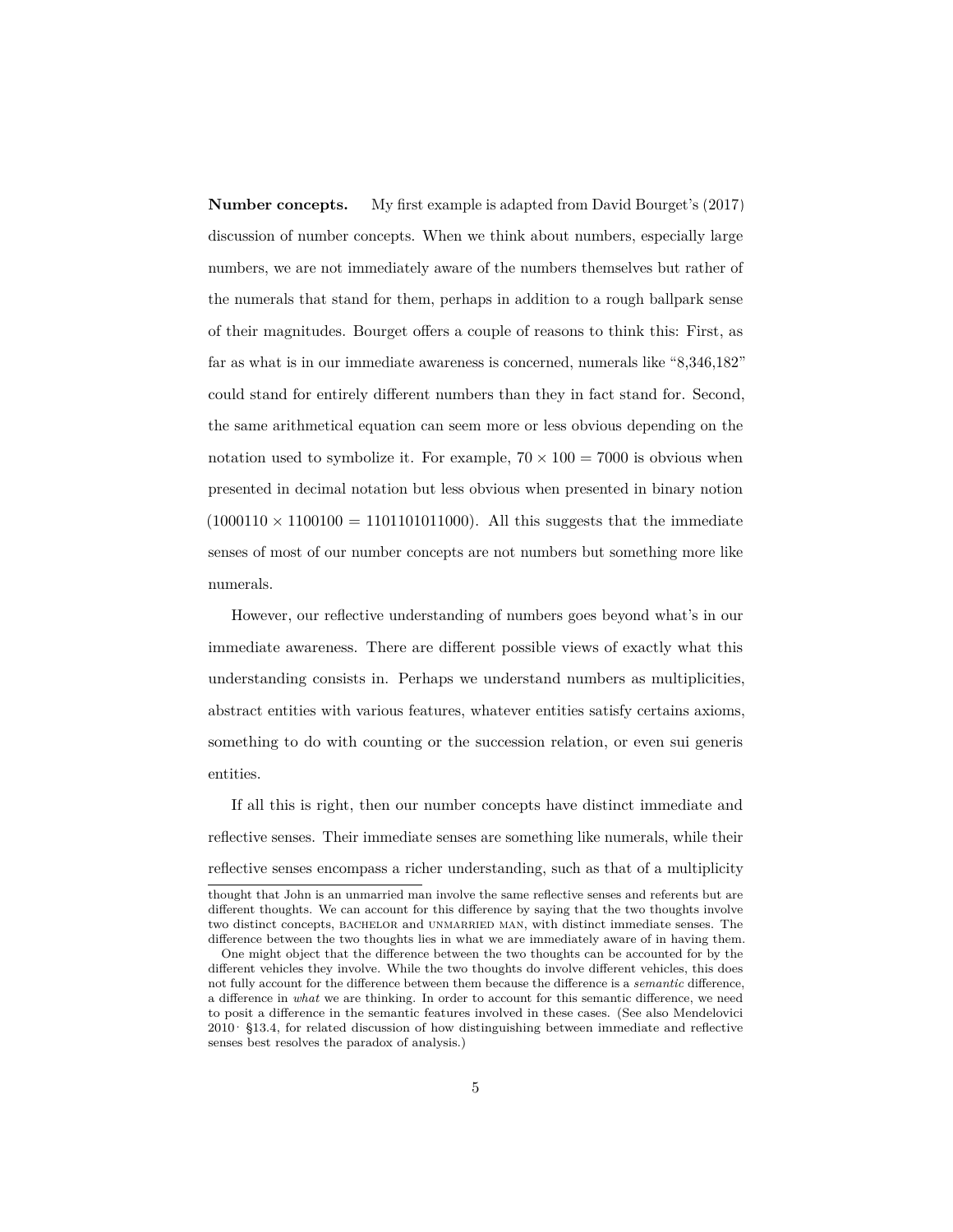or an abstract object.

**Stipulated concepts.** Suppose that, while developing a philosophical argument, you stipulate  $\leq$  let  $Ent =$  physicalism is committed to the a priori entailment of the phenomenal facts by the physical facts>. You thereby acquire a new concept, ENT, which you can use in your further deliberations.

When you have a thought involving  $ENT$ ,  $\langle$ physicalism is committed to the a priori entailment of the phenomenal facts by the physical facts> is not running through your head in its entirety. Instead, what is running through your head—call it *<Ent>*—might consist in purely verbal or perceptual imagery of the word "Ent," a schematic, gist-like, or partial understanding of  $\langle$ physicalism is committed to the a priori entailment of the phenomenal facts by the physical facts>, or perhaps a new simple or sui generis content. Different people or the same people on different occasions might enjoy different immediate senses associated with the concept Ent.

<Ent>'s lack of detail and complexity is what makes your stipulation useful to you, lessening your cognitive load by allowing you to use a simpler content to stand for one that is more complex. In the extreme case, these kinds of stipulations allow you to engage in purely formal reasoning about complex, substantive issues, just as we can reason about large numbers by manipulating numerals that stand for them.

At the same time, your reflective understanding of the target of ENT is the more complex  $\langle$  physicalism is committed to the a priori entailment of the phenomenal facts by the physical facts  $>$ . This is what you stipulated  $\langle Ent \rangle$  is to stand for, and it can be easily retrieved by you at any point in your deliberations.

If all this is right, then  $ENT$ 's immediate sense is  $\leq Ent$ , whatever that ends up being, while its reflective sense is  $\langle$ physicalism is committed to the a priori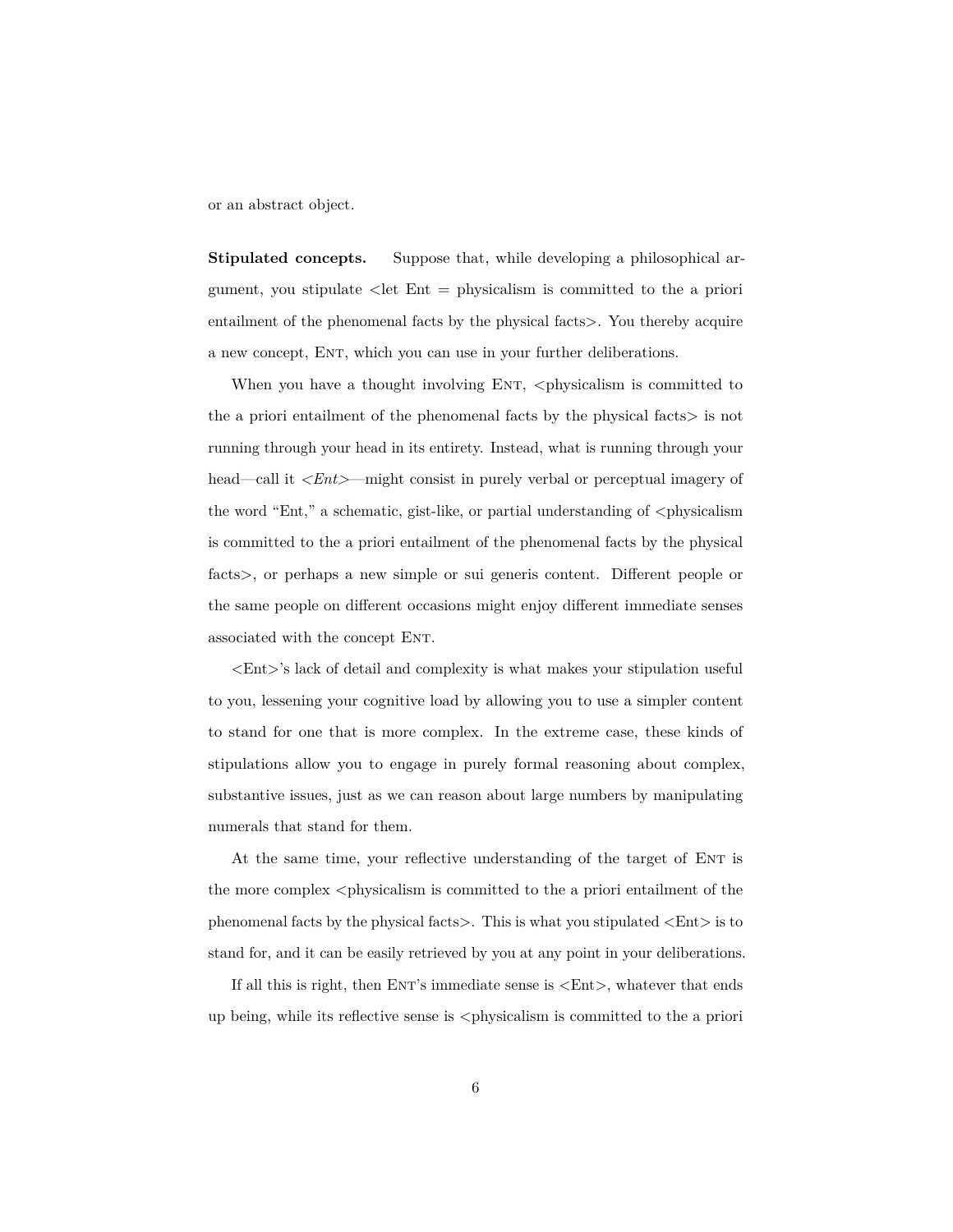entailment of the phenomenal facts by the physical facts>. The same holds in other cases of stipulated concepts.

**Concepts with definitions.** Similar points hold for non-stipulated concepts that have definitions, such as the concepts GRANDMOTHER, ODD NUMBER, and supervenience. These concepts' definitions arguably capture our reflective understanding of their targets, but they do not run through our heads every time we use the concepts. For example, when you think <three is an odd number>, you are not immediately aware of any definition of an odd number—for instance, you are not immediate aware of the property of being divisible or the number two. Likewise, when you think <the mental supervenes on the physical>, you are not immediately aware of possible worlds or other elements in supervenience's definition.

Although a defined concept's definition is not usually running through your mind when you use it, there is *something* running through your mind, so defined concepts also have immediate senses. In the case of supervenience, for example, this immediate sense might be or involve some verbal or perceptual imagery (e.g., the word "supervenience" or mental imagery of one item above another), a schematic, gist-like, or partial grasp of the definition of supervenience (e.g., an abstract idea of some kind of logical dependence), or simple or sui generis contents, not understandable in terms of other contents (e.g., as far as our immediate understanding of supervenience is concerned, supervenience might be a simple or sui generis relation, its own kind of thing). As in the case of concepts with stipulated definitions, different people or the same people on different occasions might enjoy different immediate senses associated with the concept supervenience.

If all this is right, then concepts with definitions have immediate and reflective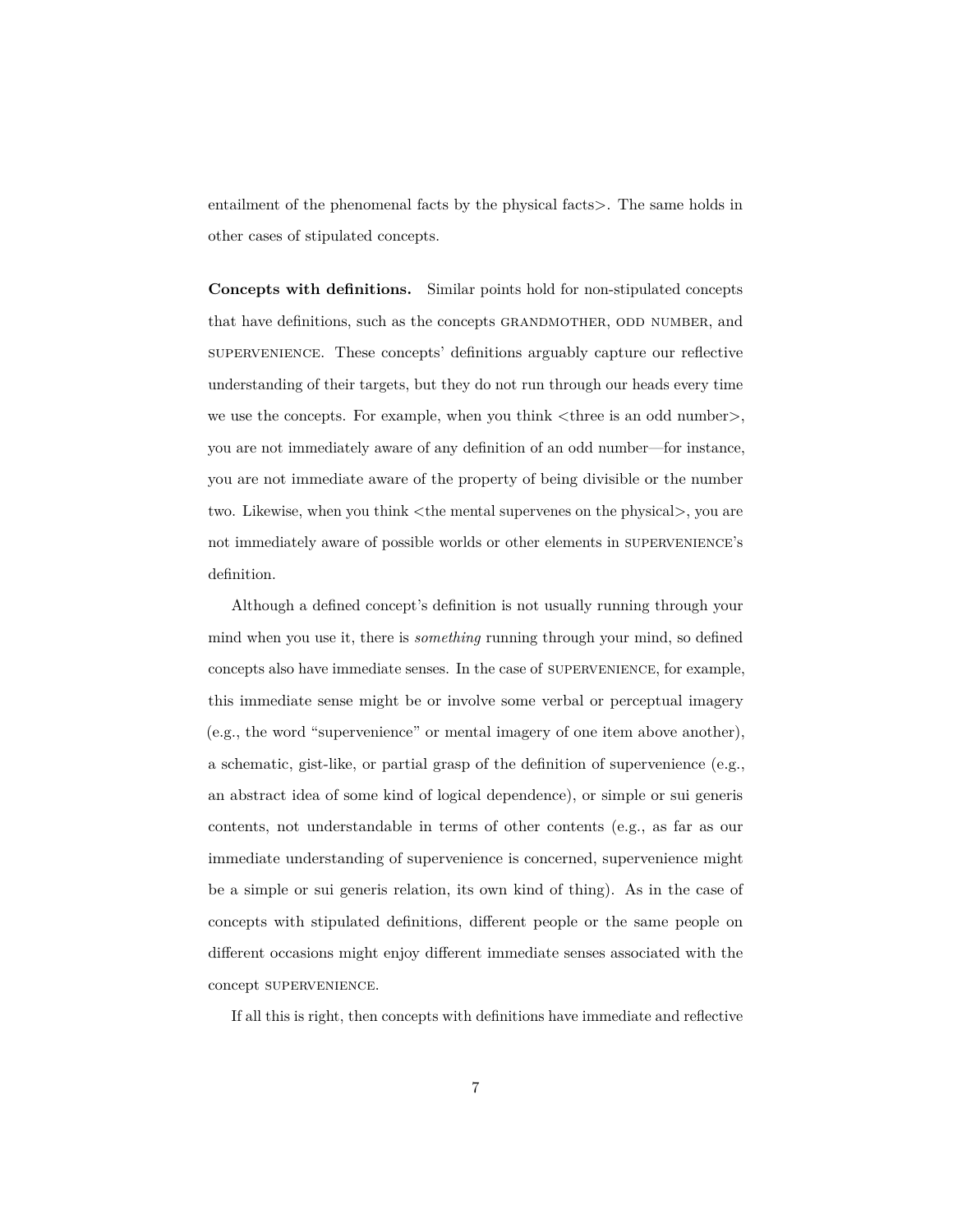senses, and they are usually distinct.

**Prototype, exemplar, and theory concepts.** Many everyday concepts like table and chair arguably do not have definitions. One reason to think this is that it is notoriously difficult to produce satisfactory definitions for such concepts. Another reason is that there is a host of empirical findings suggesting that most concepts do not have a definitional structure.[4](#page-7-0)

Alternative views of such concepts take them to represent or involve the representation of **prototypes**, which are (perhaps weighted) lists of features that members of a category tend to have or that are predictive of belonging to a category [\(Rosch 1975,](#page-32-0) [Rosch and Mervis 1975\)](#page-32-1) sets of **exemplars**, which are individual items or subcategories that fall under a category [\(Medin and Schaffer](#page-30-1) [1978,](#page-30-1) [Brooks 1978\)](#page-29-3) or **theories** about a category [\(Murphy and Medin 1985,](#page-31-1) [Carey 1985,](#page-29-4) [Gopnik and Wellman 1994\)](#page-30-2).

If the prototype, exemplar, or theory theories are right about certain concepts, then our reflective understanding of the categories they pick out likely consists in the information stored in our prototypes, exemplars, or theories of the category, respectively. For example, how we conceive of the target of our concept BIRD upon reflection might be a matter of our bird prototype, our stored exemplars of birds, or our theoretical information about birds, depending on the theory. But when we use the concept BIRD, we are not immediately aware of a bird prototype, multiple exemplars of birds, or theories of birds. Still, there is *something* running through our minds when we think about birds. This might be a matter of verbal imagery corresponding to the word "bird"; mental imagery of a bird; a schematic, gist-like, or partial understanding of our prototypes, exemplars, or the information in our theories; or a simple or sui generis content.[5](#page-7-1)

<span id="page-7-0"></span><sup>&</sup>lt;sup>4</sup>For an overview, see [Murphy 2004.](#page-31-2)

<span id="page-7-1"></span><sup>5</sup>There is an important caveat: Some aspects or parts of the prototypes, sets of exemplars,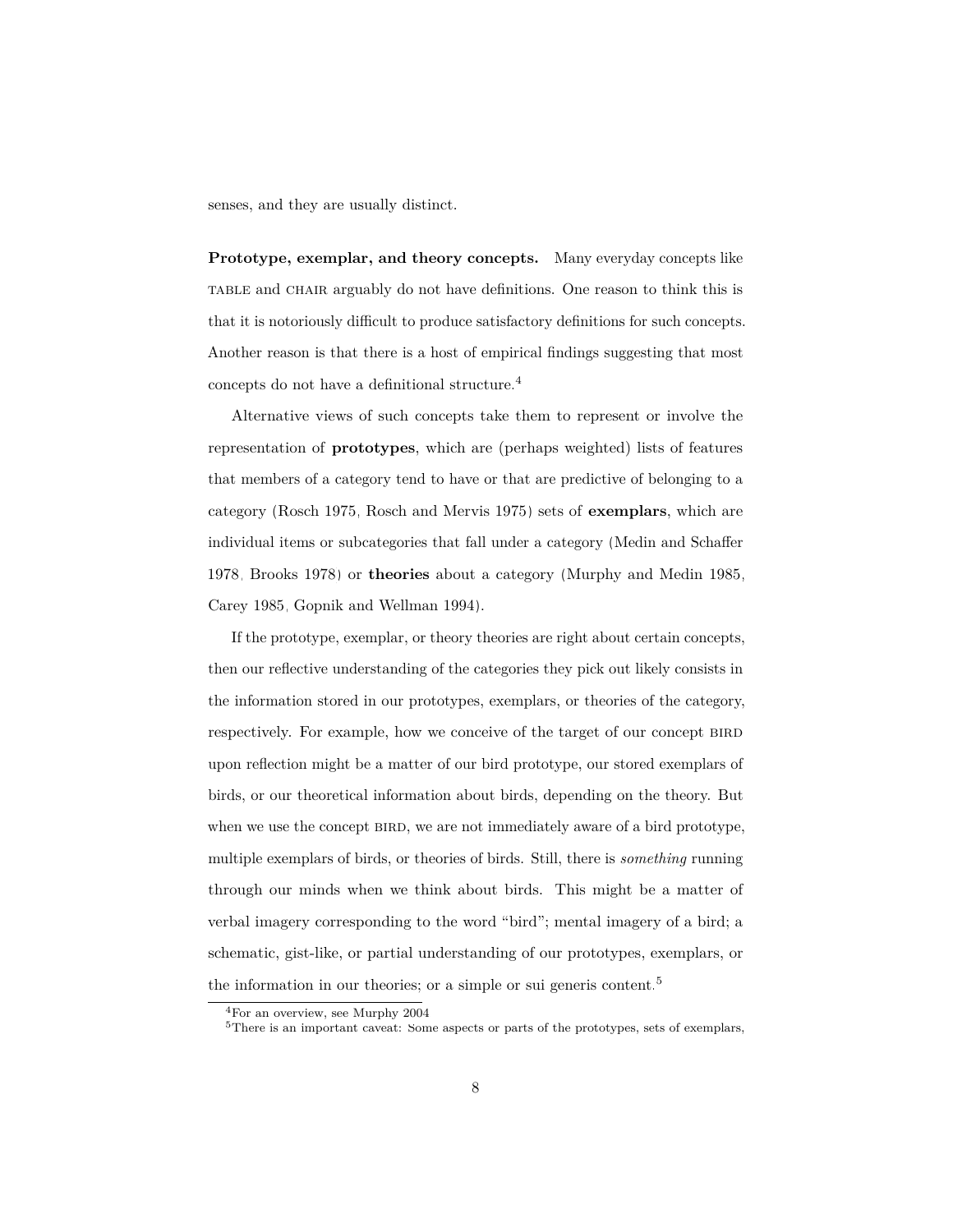If all this is right, then concepts with an exemplar, prototype, or theory structure have distinct immediate and reflective senses. What we are immediately aware of in using such concepts differs from our reflective understanding of their targets.

**Perceptual experiences.** In many perceptual experiences, immediate and reflective senses do not come apart. Many of the targets of perceptual experience are presented to us just as we reflectively understand them. Suppose you visually experience something as having a specific shape for which you have no corresponding concept. Your entire grasp of the nature of the shape is in some sense immediately before your mind's eye. What you immediately understand of the shape is the same as what you reflectively understand of it. So, the experience's immediate sense is the same as its reflective sense.<sup>[6](#page-8-0)</sup>

But there are two kinds of cases in which the immediate and reflective senses of a perceptual experience can come apart. The first involves the representation of high-level properties, like the properties of being a cat or a computer (see [Siegel](#page-32-2) [2005\)](#page-32-2). Suppose you see a computer *as a computer*. And suppose further that your reflective understanding of computers includes a definition, prototype, set of exemplars, or theory of computers. When you see the computer as a computer, you are not immediately aware of such definitions, prototypes, exemplars, or theories. But, at the same time, you are immediately aware of more than just the low-level features that your experience represents. In seeing the computer as

or theories that are associated with a given concept might not be available upon reflection but might nonetheless do other work that would justify their inclusion in a concept's prototype, set of exemplars, or theory. For instance, they might only be involved in categorization—for example, we might categorize objects as dogs based partly on their having a certain dog smell, but it might not be part of our reflective understanding of dogs that they have such a smell. Indeed, it is even possible for no parts of a concept's prototype, set of exemplars, or theory to constitute our reflective understanding of its target. This might be the case with concepts with definitions that nonetheless have associated prototypes, exemplars, or theories, such as the concept GRANDMOTHER.

<span id="page-8-0"></span> $6$ See also [Bourget'](#page-29-2)s (2017) example of perfectly grasping the shape of a line drawing.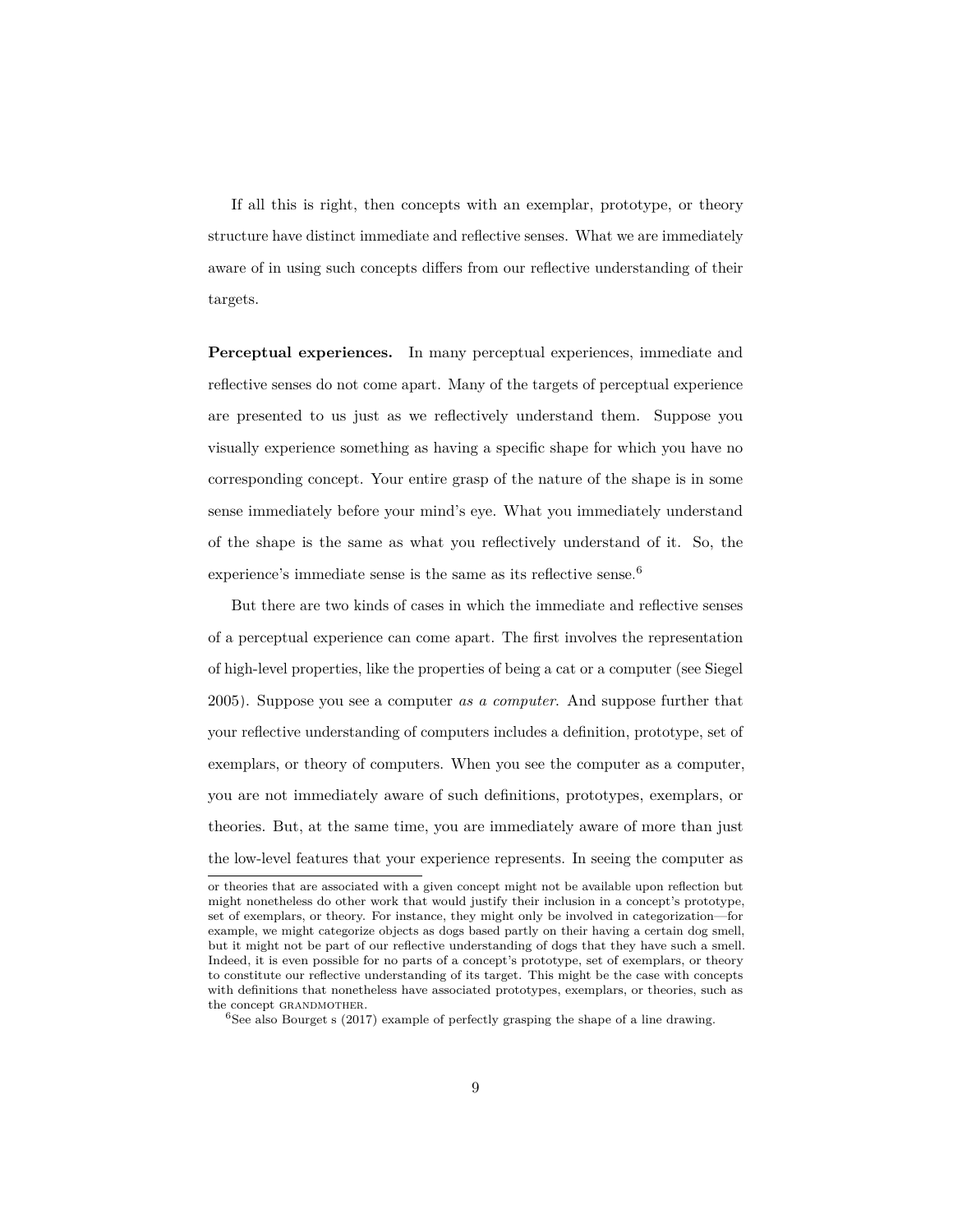a computer, you might be aware of verbal imagery corresponding to the word "computer," a generic or schematic image of a computer, a gist-like or schematic understanding of your reflective conception of computers, or a simple or sui generis content. Something similar holds in other cases of high-level property representation in perception. If this is right, then the immediate and reflective senses of perceptual representations of high-level properties differ.

Immediate and reflective senses also come apart when we have a conceptual understanding of low-level features represented in perception that goes beyond our perceptual grasp of those features. For example, suppose you perceptually experience a square. Your reflective conceptual grasp of squareness might involve a definition of a square as a closed plane figure with four sides of equal length that meet at right angles. Your experience, however, does not involve an immediate awareness of this definition. What you are immediately aware of is a particular experienced shape, perhaps together with verbal or perceptual imagery, or some additional gist-like appreciation of squareness.

In some cases, an experience's immediate sense can be in tension with its reflective sense. Suppose that your color experiences represent primitive colors, while your color *concepts* represent dispositions to cause color experiences. Suppose now that you experience an apple as red. You are immediately perceptually aware of primitive redness. However, what you understand upon reflection is a disposition to cause experiences of redness. Your experience's immediate sense is <primitive redness>, but its reflective sense is <disposition to cause experiences of primitive redness>.[7](#page-9-0)

In summary, the immediate senses of many perceptual experiences are the same as their reflective senses. In such cases, we are immediately aware of exactly

<span id="page-9-0"></span><sup>7</sup>Suppose that objects have dispositions to cause color experiences but do not have primitive colors. Then your experience is both accurate with respect to its reflective sense and inaccurate with respect to its immediate sense. For further discussion, see also [Mendelovici 2018:](#page-31-0) Appendix D.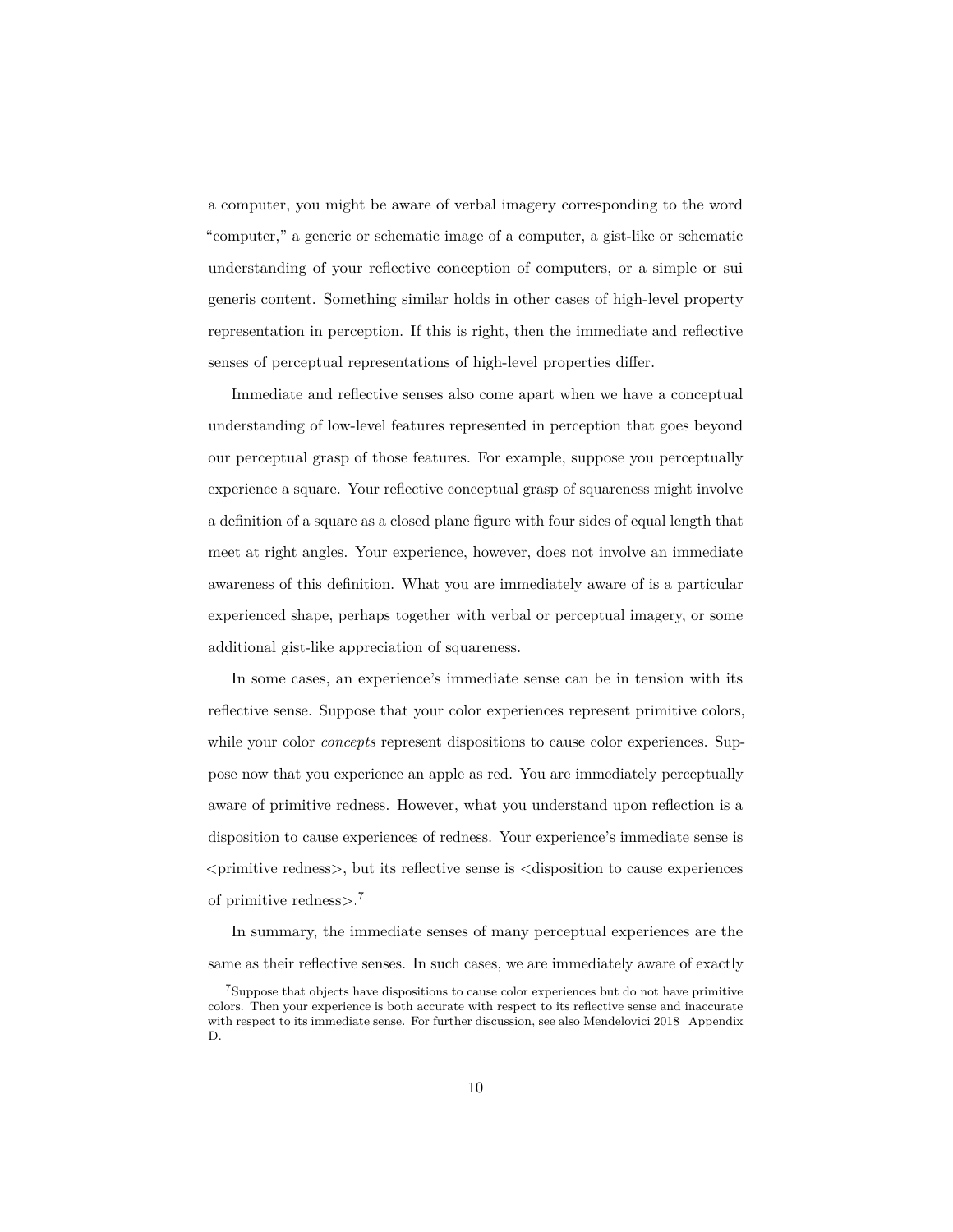what constitutes our reflective understanding of a representation's referent. In other cases, however, immediate senses and reflective senses come apart.

I've considered various concepts and other representations and argued that they have immediate and reflective senses. We've seen that in the case of concepts and perceptual representations that involve something like a "conceptual" element, the two kinds of sense come apart. Since thoughts are composed of concepts, and assuming that the senses of thoughts involve or are a function of the senses of their constituent concepts, it is reasonable to conclude that thoughts also have immediate and reflective senses and that these senses often come apart.[8](#page-10-0)

# <span id="page-10-1"></span>**4 Against Tracking and Functional Role Theories of Immediate and Reflective Senses**

Immediate and reflective senses are semantic features of mental states, so we might turn to contemporary theories of intentionality for an account of them. In this section, I will very briefly consider two prominent contemporary theories of intentionality—tracking and functional role theories—and suggest that their main ingredients cannot account for either kind of sense. In the next section, I will consider an alternative theory—the phenomenal intentionality theory—and argue that its ingredients can.

According to **tracking theories**, what a representation represents is or is determined by what it tracks, where **tracking** is detecting, carrying information about, or otherwise appropriately corresponding to states of affairs or other items

<span id="page-10-0"></span><sup>&</sup>lt;sup>8</sup>It is also possible to argue for the claim in the case of thoughts in much the same way as I've argued for the claim in the case of concepts: through the consideration of various cases. For example, we might directly argue that the reflective sense of the thought that the mental supervenes on the physical differs from its immediate sense.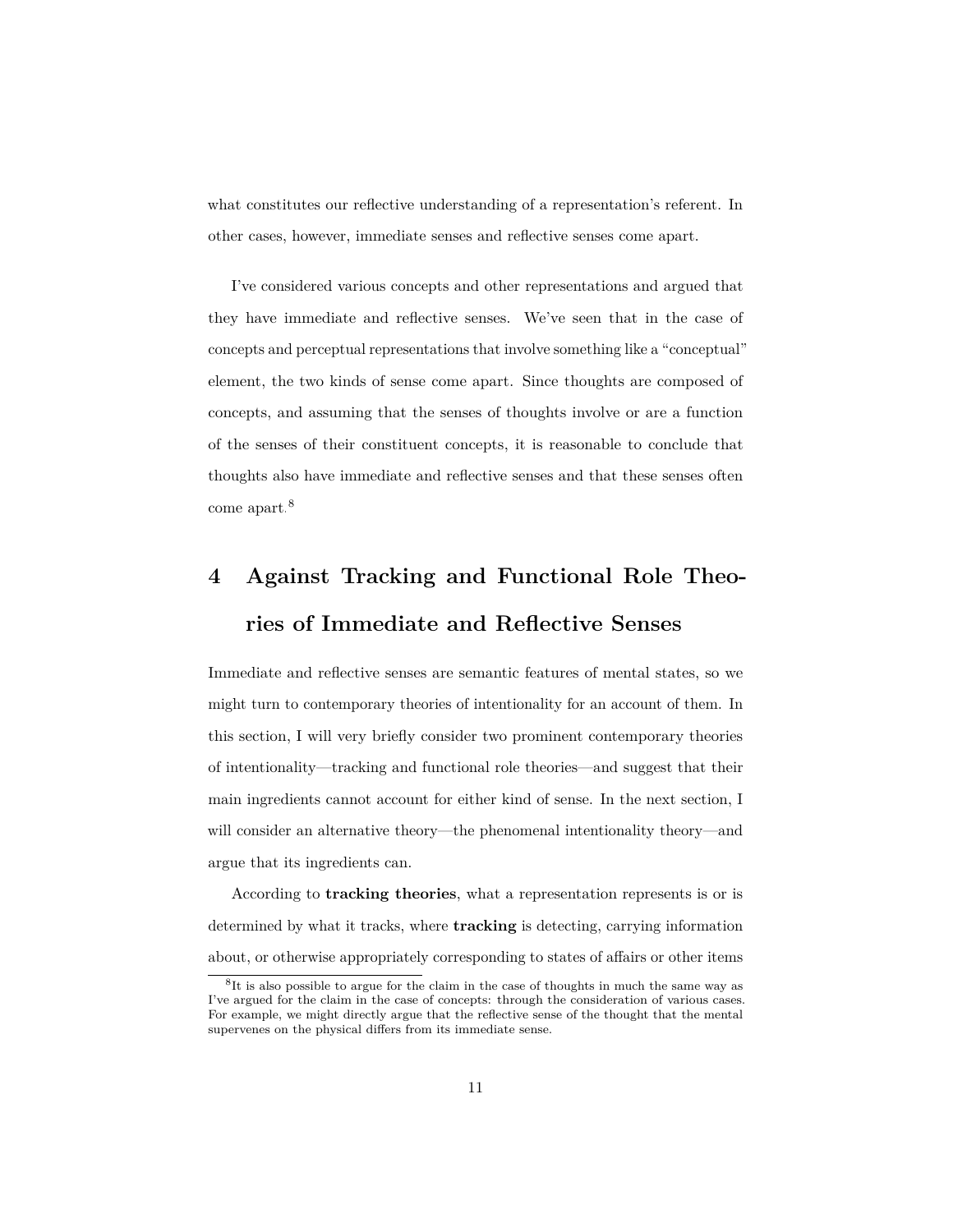in the environment. On many tracking theories, the relevant tracking relation is a causal relation (e.g., [Stampe 1977,](#page-32-3) [Dretske 1995,](#page-29-5) [Fodor 1987,](#page-29-6) [Neander 2017\)](#page-31-3), though on others it is not [\(Millikan 1984\)](#page-31-4).

One might suggest that we can account for immediate and reflective senses in terms of tracking relations. The problem with such an account is that, in many cases, what we track comes apart from how we understand something both immediately and reflectively. For example, a child's color concepts might track various surface reflectance properties or dispositions to affect us in certain ways, but when she experiences colors, she is only immediately aware of a primitive, sui generis property of objects. So what her perceptual color representations track doesn't match their immediate senses. Her reflective understanding of colors might also be as of primitive, sui generis properties, so what her color concepts track doesn't match her reflective understanding of colors either. If this is right, the tracking theory cannot account for either kind of sense.<sup>[9](#page-11-0)</sup>

Let us now consider **functional role theories**, which state that a mental state's content is or is determined by its inferential or other kind of functional role (see [Harman 1987,](#page-30-3) [Block 1986\)](#page-28-0). For example, the representation BACHELOR might represent <unmarried man> in virtue of being involved in the following inferences:

- (B1) From judging o is a bachelor, one is likely to judge o is a man.
- (B2) From judging O IS A BACHELOR, one is likely to judge O IS UNMARRIED.
- (B3) From judging O IS A MAN and O IS UNMARRIED, one is likely to judge O is a bachelor.

<span id="page-11-0"></span>Unfortunately, functional roles are ill-suited to accounting for immediate

 $9$ For objections to tracking theories along these lines, see [Mendelovici 2013,](#page-30-4) [2016,](#page-30-5) [2018:](#page-31-0) ch. 3 and Mendelovici and Bourget forthc[oming.](#page-31-5)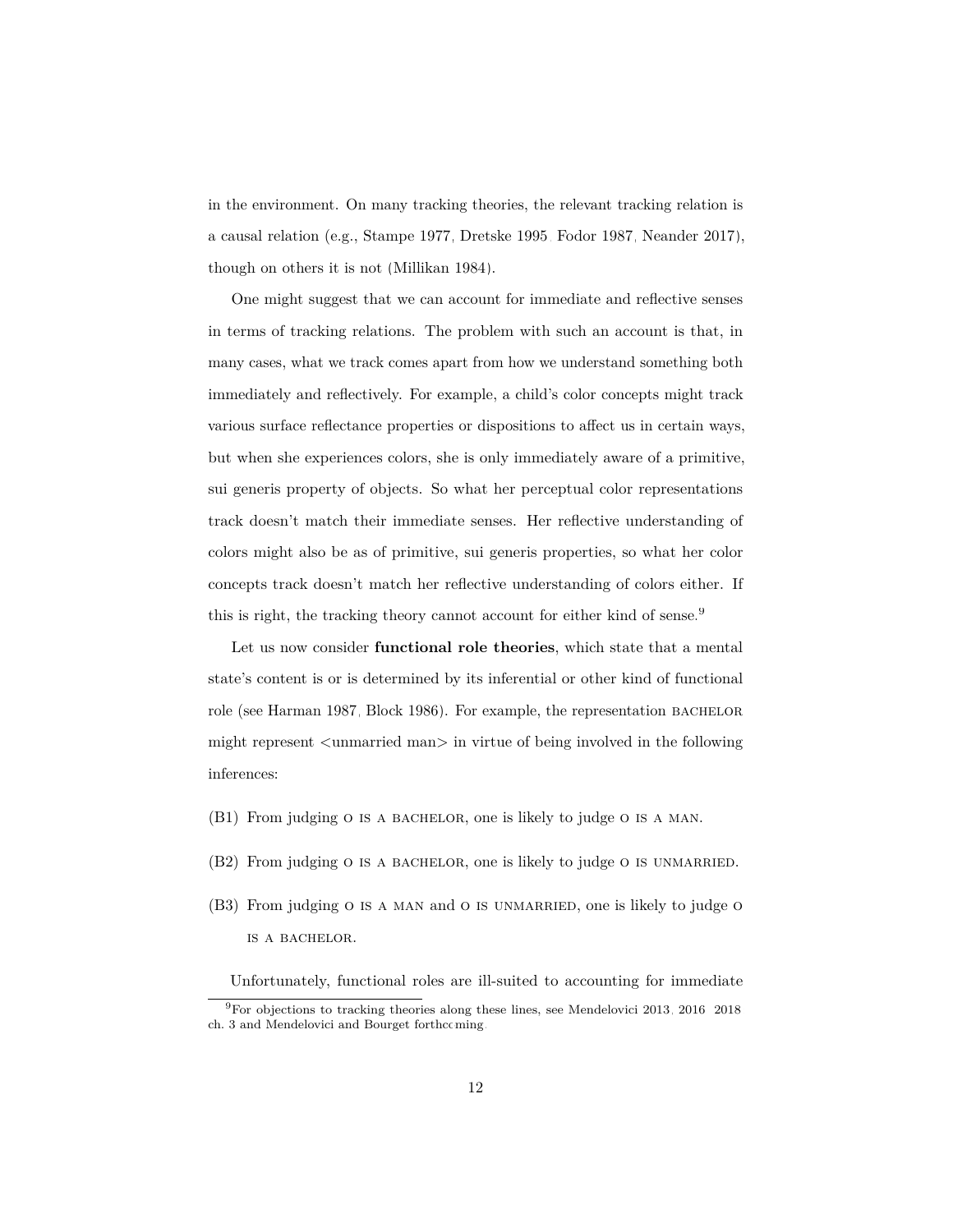senses. For example, the concept Ent might be taken to be involved in the following key inferences:

- (E1) From judging Ent, one is likely to judge physicalism is committed to the a priori entailment of the phenomenal facts by the physical facts.
- (E2) From judging physicalism is committed to the a priori entailment of the phenomenal facts by the physical facts, one is likely to judge ENT.

But this pattern of inferences most closely captures Ent's reflective sense, not its immediate sense. The problem is that Ent behaves as if it stands for its stipulated definition—indeed, that is why it can be so useful.<sup>[10](#page-12-0)</sup>

A functional role approach is more promising as an account of reflective senses, as illustrated by the case of Ent. However, such an account faces a challenge, which is a special case of what is sometimes called the "problem of collateral information" (see [Block 1986\)](#page-28-0): Not all of a representation's inferential or other functional roles determine its reflective sense. For example, in addition to  $(B1)$ – $(B3)$ , BACHELOR might play the following role:

(B4) From judging o is a bachelor, one is likely to judge o lives alone.

But (B4) does not play a role in determining BACHELOR's reflective sense, which, presumably, is something like <unmarried man>, not <unmarried man who lives alone>. The functional role approach needs a way of distinguishing the functional roles that play a role in determining reflective senses from those that merely capture collateral information we have about a representation's target.

<span id="page-12-0"></span> $10$ I have only considered "short-arm" [\(Harman 1987\)](#page-30-3) functional role theories, which take functional roles to be internal roles. "Long-arm" [\(Harman 1987\)](#page-30-3) functional role theories appeal to causal or other relations to the environment in addition to internal roles. Including such relations does not help us accommodate immediate senses, since there are many cases in which immediate senses do not match anything we are interestingly related to in the environment (e.g., the case of color representations mentioned earlier). See also [Mendelovici 2018:](#page-31-0) §4.3.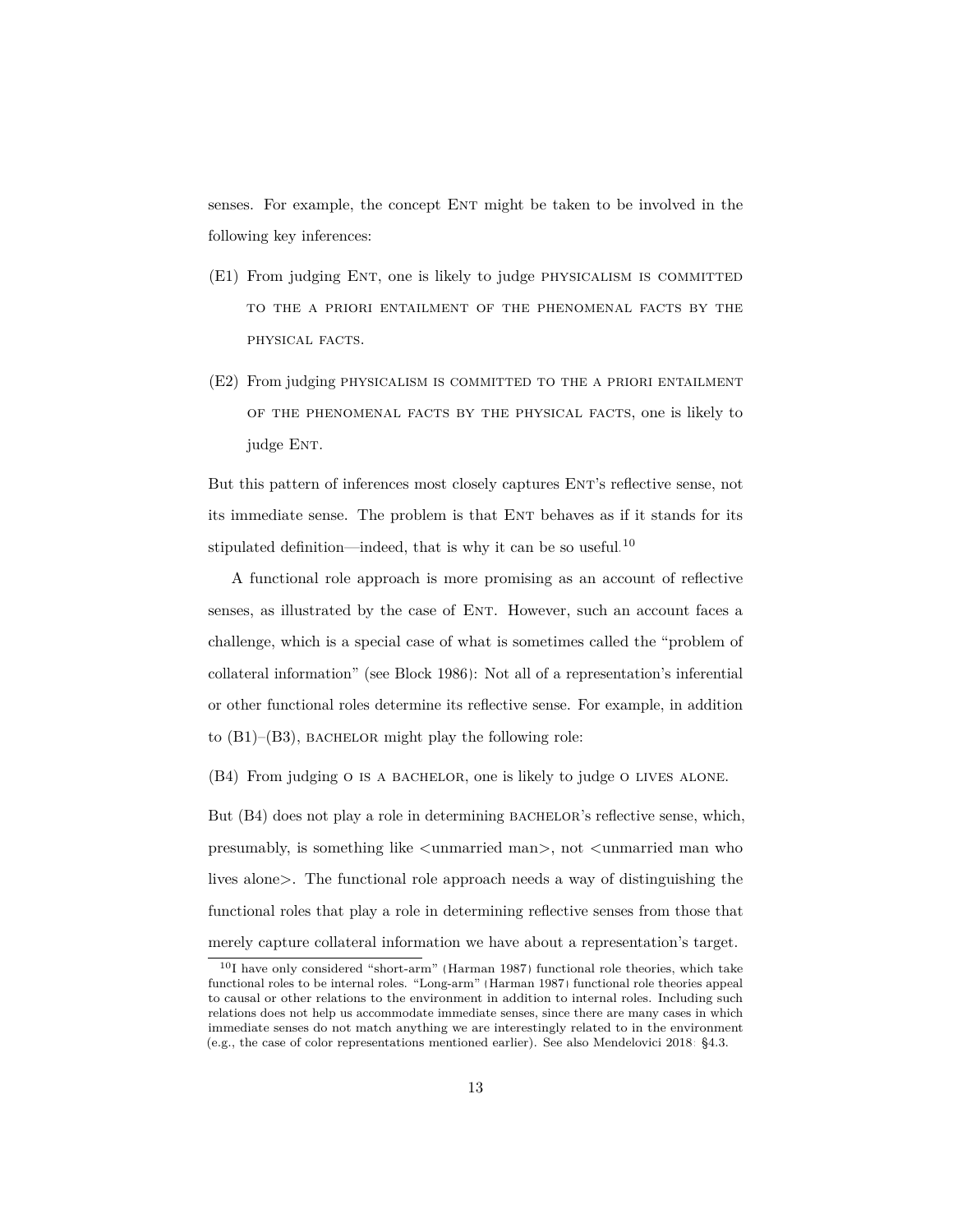I will later suggest that an account of reflective senses that invokes both functional roles and phenomenal consciousness can meet this challenge. For now, however, I want to suggest that an account of reflective senses in terms of functional roles alone is incorrect because it neglects the relationship between immediate and reflective senses.

Reflective senses are available upon reflection. If we were to reflect sufficiently, they would be *immediately* available to us, just like immediate senses. This suggests that a representation's having a reflective sense is a matter of our being disposed to bring to mind a particular immediate sense. The immediate sense need not be the immediate sense of the representation in question but might instead be the immediate sense of another representation. For example, ENT's having the reflective sense  $\langle$  physicalism is committed to the a priori entailment of the phenomenal facts by the physical facts is a matter of our being disposed to retrieve a distinct complex representation with that content as its immediate sense. All this accords with the phenomenology of retrieval of reflective senses. Reflective senses, when they are retrieved, seem like the same *kind of thing* as immediate senses. Like immediate senses, retrieved reflective senses are immediately available to us. On this picture, one representation's reflective sense is another representation's immediate sense.<sup>[11](#page-13-0)</sup>

If this picture of reflective senses is correct, then an account of reflective senses in terms of functional roles alone is incorrect because it does not make

<span id="page-13-0"></span><sup>11</sup>I have suggested a picture on which reflective senses are a matter of dispositions to entertain immediate senses. An alternative picture would take reflective senses to be somehow inherent in representations themselves. One reason to prefer the dispositional picture is that it makes better sense of why we need to retrieve our representations' reflective senses in order to complete certain tasks. For example, in order to judge whether a necessary God supervenes on everything, we might need to retrieve the reflective sense of SUPERVENIENCE. Another reason to prefer the dispositional picture is that it makes better sense of how we can sometimes fail to retrieve our reflective senses. For example, Gabriel might suddenly find that while he can entertain the immediate sense of supervenience just as he could before, and, e.g., think thoughts like <the mental supervenes on the physical>, he is no longer able to unpack the concept. This would be odd if the reflective sense of supervenience were somehow inherent in the concept itself. (See also [Mendelovici 2010:](#page-30-0) ch. 10, especially n. 23.)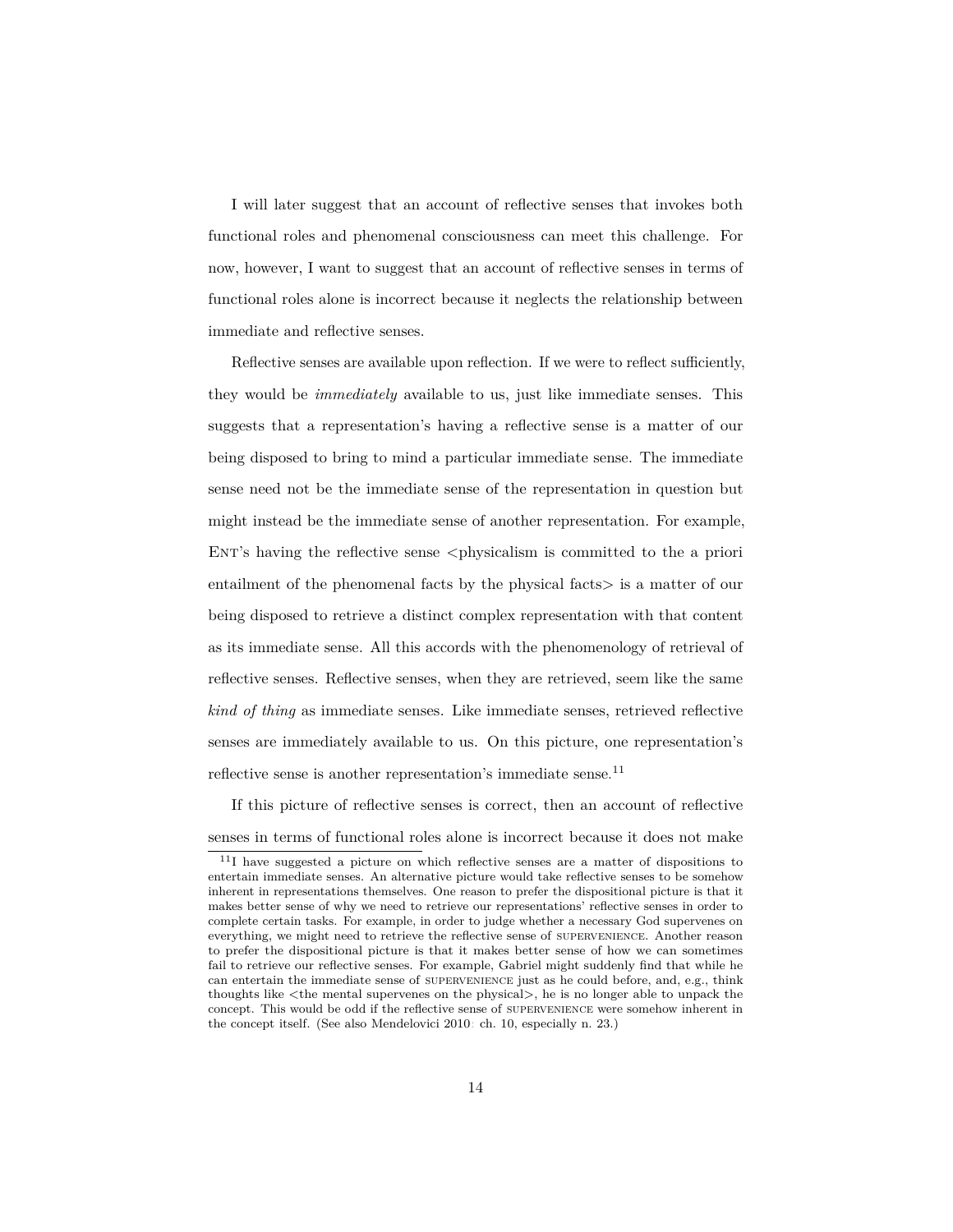reference to immediate senses, aiming instead to account for reflective senses directly.

# **5 Accounting for Immediate and Reflective Senses: The Phenomenal Intentionality Theory**

This section outlines an alternative approach to intentionality, the phenomenal intentionality theory,  $12$  and argues that it has the resources needed to neatly account for both immediate and reflective senses.

According to the **phenomenal intentionality theory (PIT)**, there is a kind of intentionality, **phenomenal intentionality**, that is nothing over and above phenomenal consciousness, the "what it's like" [\(Nagel 1974\)](#page-31-6) aspect of mental life, and all other kinds of intentionality are derived from it. Phenomenal intentionality might be identical to, constituted by, grounded in, or in some other way nothing over and above phenomenal consciousness, and derived intentionality might derive from it in various ways.<sup>[13](#page-14-1)</sup> For example, a perceptual intentional state with the content  $\langle$ red square $\rangle$  might be identical to a reddish squarish phenomenal state, and a concept of redness might derive its content from its relation to such possible or actual phenomenal intentional states. We can call contents that are phenomenally represented **phenomenal contents** and contents that are derivatively represented **derived contents**. In the previous example, the perceptual state has a phenomenal content and the concept has a

<span id="page-14-0"></span><sup>12</sup>See [Loar 2003,](#page-30-6) [Strawson 1994,](#page-32-4) [Siewert 1998,](#page-32-5) [Horgan and Tienson 2002,](#page-30-7) [Horgan and](#page-30-8) [Graham 2009,](#page-30-8) [Pitt 2004,](#page-31-7) [Farkas 2008,](#page-29-7) [Kriegel 2011,](#page-30-9) [Bourget 2010a,](#page-28-1) [2010b,](#page-29-8) [Mendelovici 2010,](#page-30-0) [2018,](#page-31-0) [Bourget and Mendelovici 2016,](#page-29-9) and [Mendelovici and Bourget 2014,](#page-31-8) forthc[oming.](#page-31-5)

<span id="page-14-1"></span><sup>&</sup>lt;sup>13</sup>Phenomenal intentionalists have proposed various derivation mechanisms. For example, [Horgan and Tienson](#page-30-7) [\(2002\)](#page-30-7) suggest that wide intentional states are derived from phenomenal intentional states together with "grounding presuppositions" and facts about the world, [Bourget](#page-28-1) [\(2010a\)](#page-28-1) takes non-phenomenal intentional states to derive from phenomenal intentional states via descriptive reference and other derivation mechanisms, and [Kriegel](#page-30-9) [\(2011\)](#page-30-9) maintains that non-conscious intentional states are derived from the phenomenal intentional states of an ideal rational agent.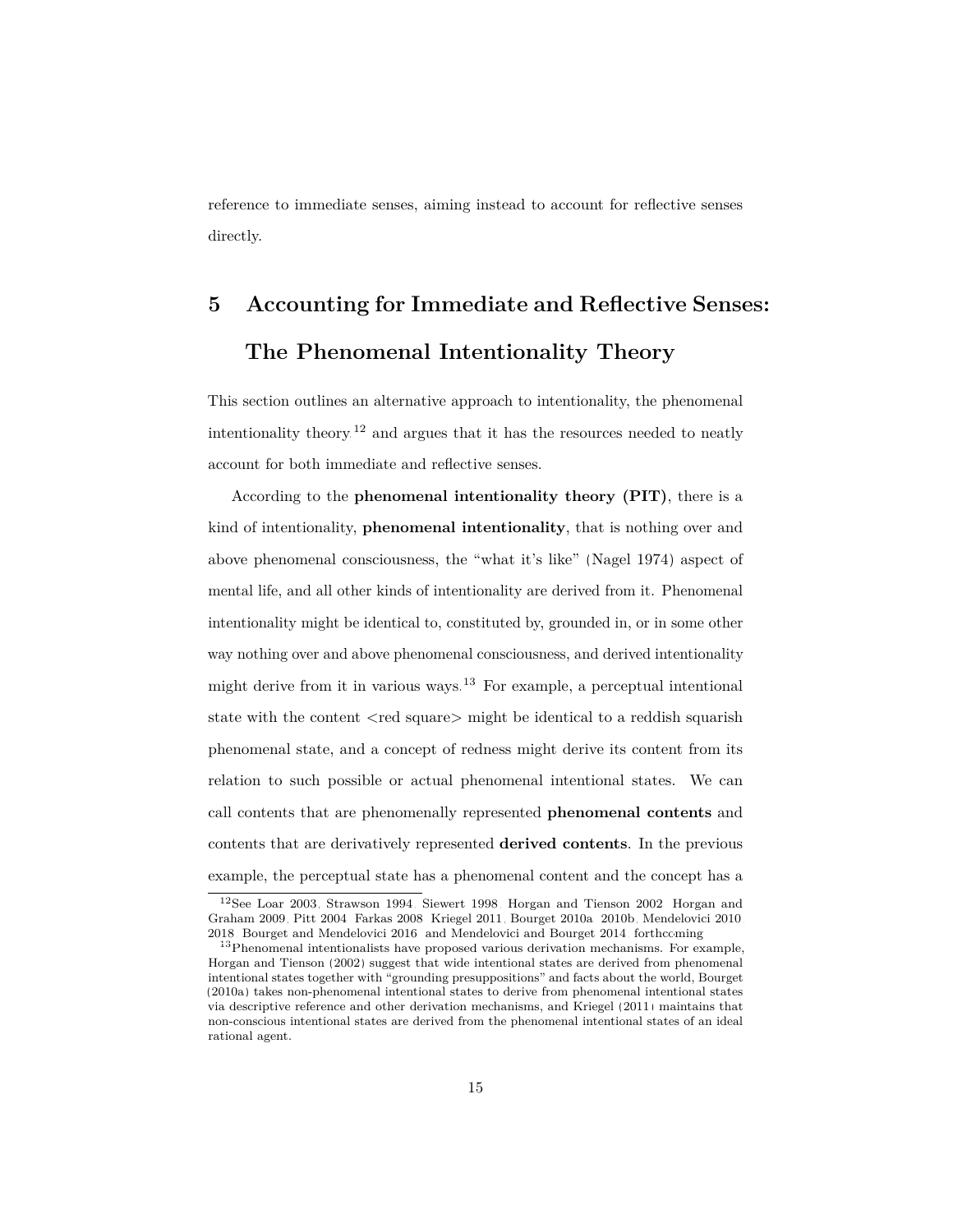derived content.

On the face of it, PIT appears to have the right structure to accommodate both kinds of senses. Let us say that the **PIT approach** to immediate and reflective senses is the claim that immediate senses are phenomenal contents and reflective senses are derived contents.

It is plausible that immediate senses are phenomenally represented. Immediate senses are immediately available to us upon having a thought or other representational state in the same way that phenomenal characters are typically available to us upon having a phenomenal experience. This accords with the view that immediate senses are phenomenal contents. Relatedly, taking immediate senses to be phenomenal contents goes some way towards explaining why they are immediately available to us: They are phenomenally conscious.

It is also plausible that reflective senses are derived from phenomenal contents. In the previous section, I argued that having a reflective sense is a matter of being disposed to entertain an immediate sense upon reflection. On this picture, immediate senses are more basic than reflective senses, and reflective senses are derived from them. If this is right, and if immediate senses are phenomenal contents, then reflective senses are derived from phenomenal contents, as the PIT approach claims.

Many details of the PIT approach remain to be worked out. First, since thoughts have immediate senses, the PIT approach requires that they also have phenomenal characters and that these phenomenal characters match their immediate senses. Second, the PIT approach must offer an account of precisely how reflective senses derive from immediate senses. Third, something must be said about nonconscious occurrent states, which might be taken to have immediate senses but no phenomenal characters. In the next three subsections, I will briefly consider these issues in turn.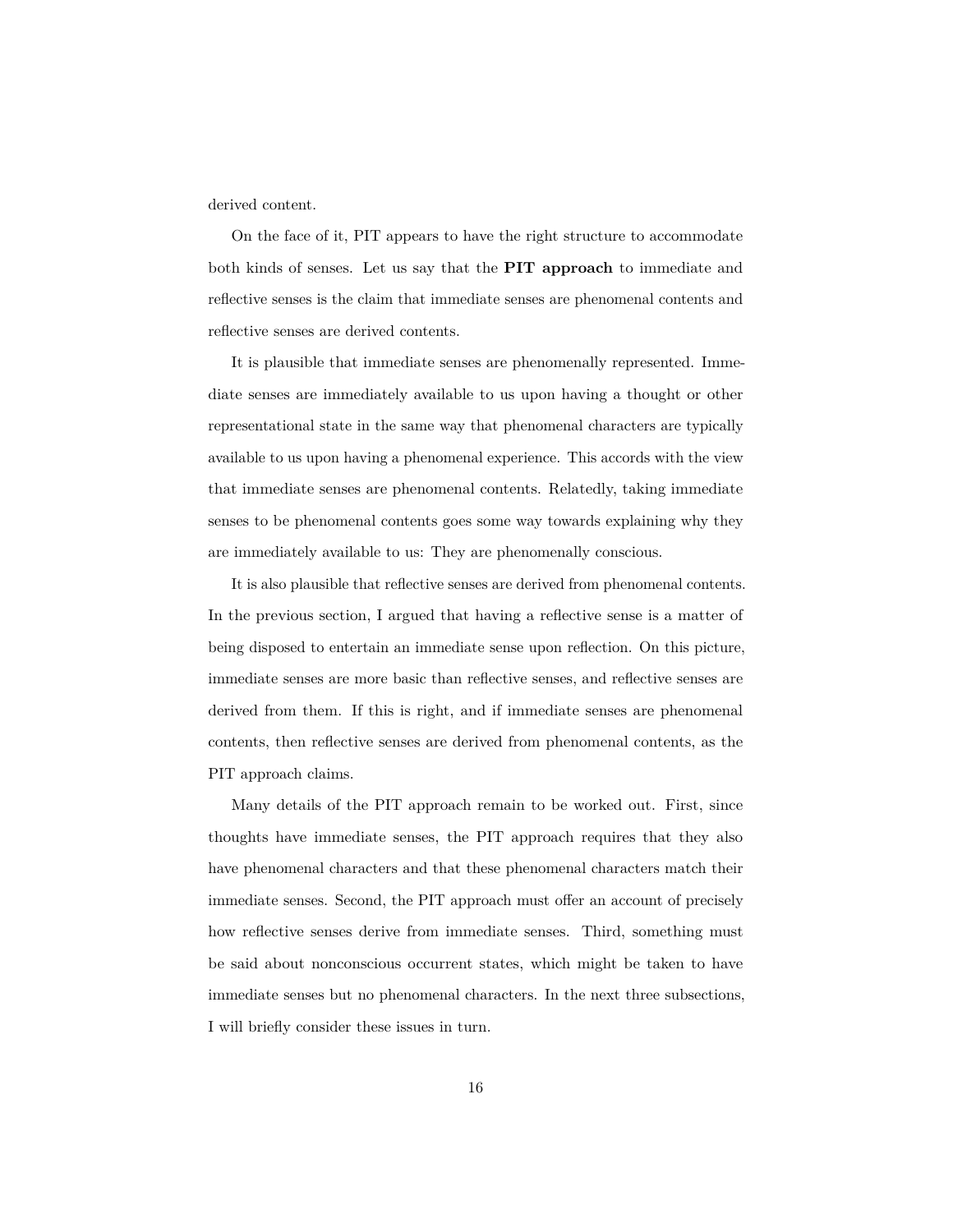#### **5.1 The Phenomenology of Thought**

Since thoughts have immediate senses, the PIT approach requires them to have phenomenal characters that match their immediate senses. Whether thoughts have phenomenal characters and of what sort is a hotly debated issue.<sup>[14](#page-16-0)</sup> The debate usually focuses on what is sometimes called the **cognitive phenomenology thesis**, the thesis that thought has a proprietary and individuative phenomenology. Thought has a **proprietary** phenomenology just in case the phenomenology of thought is "cognitive," or non-sensory, i.e., different in kind from the phenomenology of sensory mental states like perceptual experiences and emotions. Thought has an **individuative** phenomenology just in case thoughts with different contents have different phenomenal characters and thoughts with different phenomenal characters have different contents.

For present purposes, we can largely avoid the debate over the cognitive phenomenology thesis. This is because the kind of phenomenology of thought required for PIT to account for immediate senses needn't be proprietary and it needn't be individuative in the sense that is least plausible. It need not be proprietary because as far as what we've said about immediate senses is concerned, immediate senses could be sensory in character. For example, they might consist in verbal or perceptual imagery, which, quite plausibly, would only require verbal or perceptual phenomenology. Whether this view is viable depends on whether verbal and perceptual contents can plausibly capture both the immediate senses of thoughts and the reflective senses that derive from them. In other words, it depends on whether we think a kind of empiricism is true of immediate and reflective senses.<sup>[15](#page-16-1)</sup>

<span id="page-16-1"></span><span id="page-16-0"></span><sup>14</sup>[Bayne and Montague 2011](#page-28-2) for a representative collection of essays.

<sup>&</sup>lt;sup>15</sup>See [Prinz 2002](#page-31-9) for a recent defense of empiricism. Although Prinz combines his empiricism with a tracking view of intentionality, it can also be quite plausibly combined with the PIT approach.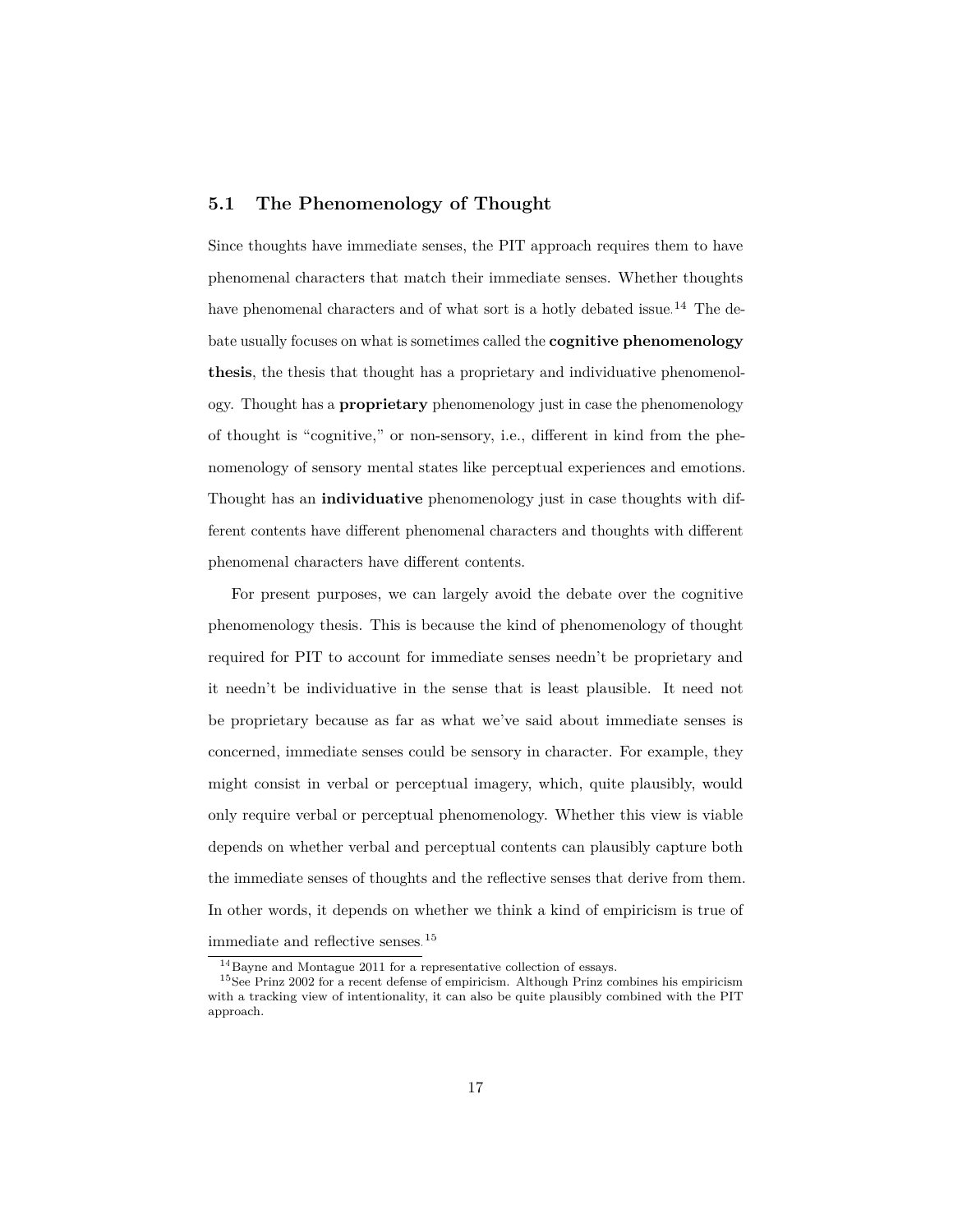Whether the PIT approach requires the phenomenology of thought to be individuative depends on how we understand what it is for thought's phenomenology to be individuative. We said that thought has an individuative phenomenology just in case thoughts with different contents have different phenomenal characters and thoughts with different phenomenal characters have different contents, but we didn't specify what are the relevant thought contents. Two different understandings of being individuative are relevant to our purposes, one on which we understand the relevant kind of contents to be reflective senses and one on which we understand them to be immediate senses. The phenomenology of thought is **individuative-with-respect-to-reflective-senses** just in case thoughts with the same reflective senses have the same phenomenal characters and thoughts with the same phenomenal characters have the same reflective senses. The phenomenology of thought is **individuative-with-respect-to-immediate-senses** just in case thoughts with the same immediate senses have the same phenomenal characters and thoughts with the same phenomenal characters have the same immediate senses.

Since the PIT approach takes immediate senses, but not reflective senses, to arise from phenomenal character alone, it requires the phenomenology of thought to be individuative-with-respect-to-immediate-senses but does not require it to be individuative-with-respect-to-reflective-senses. This is arguably a quite plausible view of the phenomenology of thought. To see this, consider a case that challenges the view that thought has an individuative phenomenology:

Dimitri and Dimitra have different reflective understandings of what it is to be a father. For Dimitri, a father is a biological father, whereas for Dimitra, a father is a person with a male gender identity and a parental role. This difference in Dimitri and Dimitra's concepts of a father is not always reflected in the phenomenal characters of their thoughts about fathers, especially when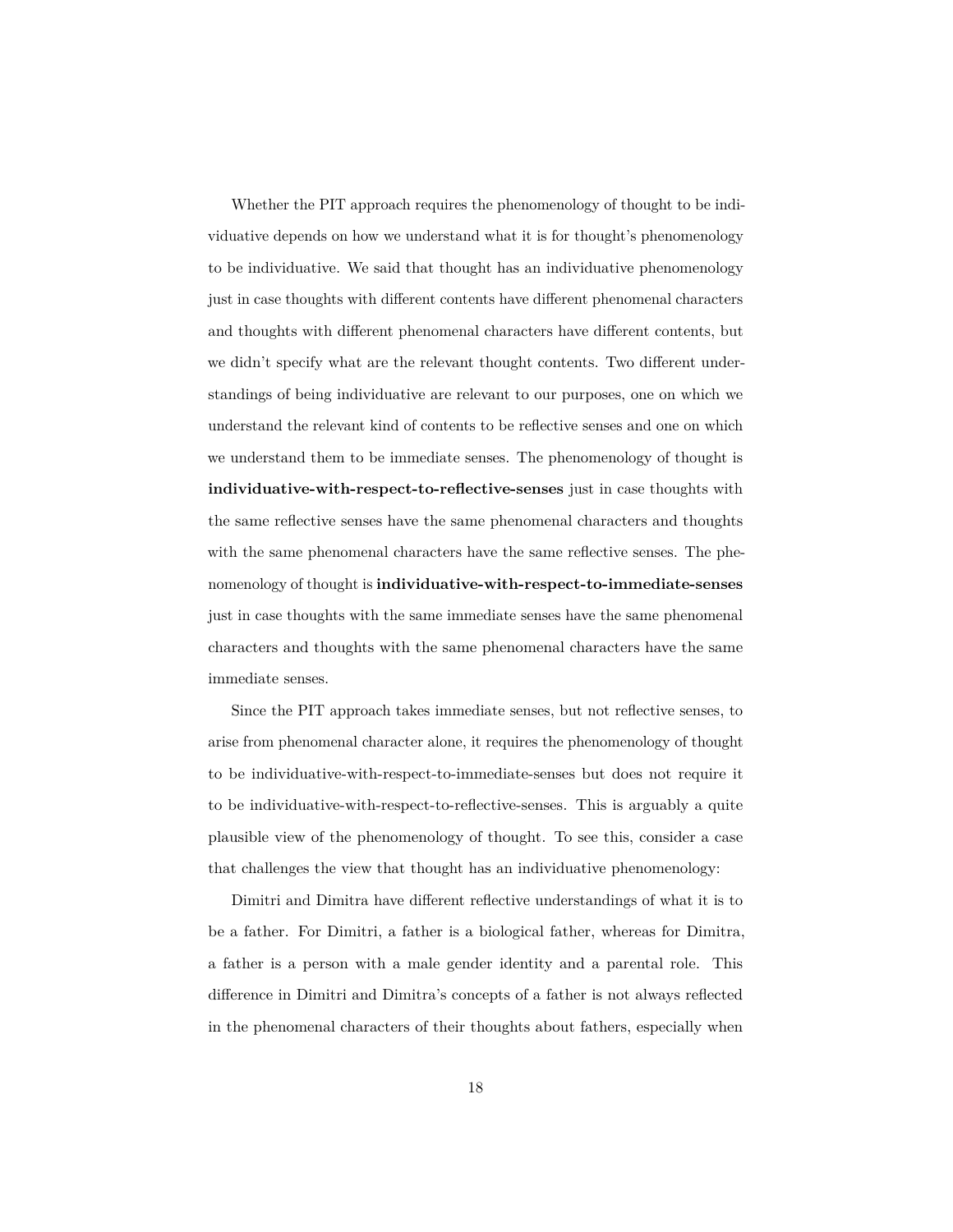questions of biological fatherhood or parental roles are not particularly salient. When Dimitri and Dimitra think the thoughts they would express with "Marius is a father," their thoughts sometimes have the same phenomenal characters. This is a counterexample to the phenomenology of thought being individuativewith-respect-to-reflective-senses, since Dimitri and Dimitra's thoughts have the same phenomenal characters but different reflective senses. But it need not be a counterexample to the phenomenology of thought being individuative-withrespect-to-immediate-senses. If Dimitri and Dimitra's thoughts have the same phenomenal characters, then it is quite plausible that Dimitri and Dimitra are immediately aware of the same thing and so that their thoughts have the same immediate senses. This example shows that relatively deep theoretical differences of the sort exemplified by Dimitri and Dimitra make a difference for reflective senses but they need not make a difference for phenomenal characters or immediate senses. This suggests that the phenomenology of thought is individuative-with-respect-to-immediate-senses, as required by the PIT approach, but not individuative-with-respect-to-reflective-senses.

In summary, although the PIT approach to immediate and reflective senses requires there to be a phenomenology of thought, this requirement is not as controversial as it might seem, since the phenomenology of thought need not be proprietary or individuative-with-respect-to-reflective-senses. Even opponents of the cognitive phenomenology thesis might agree that thoughts have the kind of phenomenology required.

The PIT approach requires not just that thoughts have phenomenal characters but also that their phenomenal characters can plausibly be identified with their immediate senses. In many cases, such an identification is not implausible. For example, Ent's immediate sense might simply be a verbal representation of the word "Ent" together with a gist-like awareness of physicalism's commitment to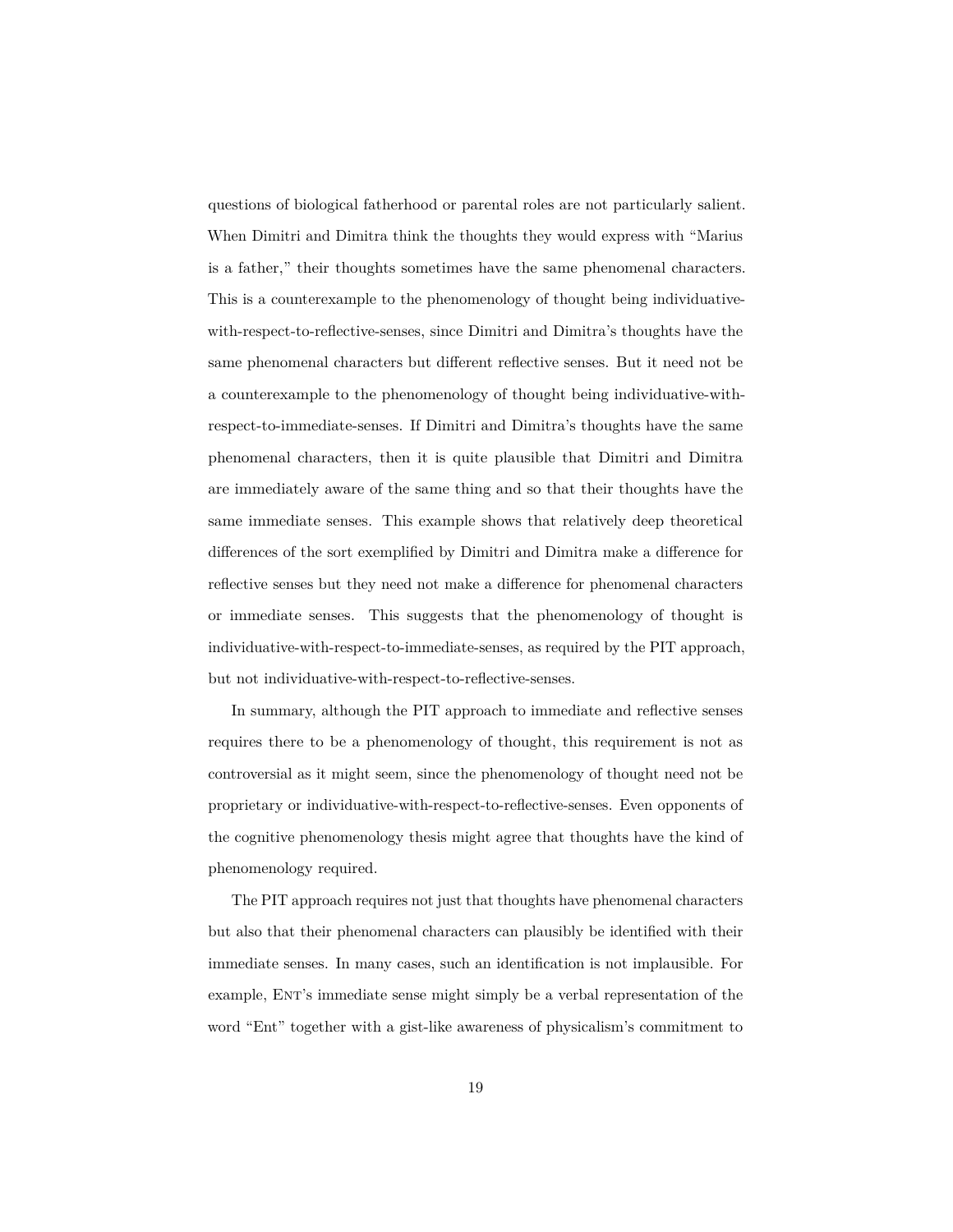a priori entailment, and its phenomenal character might involve some verbal phenomenology of the word "Ent" and a gist-like cognitive phenomenal character. Similarly, a concept of a large number might have an immediate sense consisting of an auditory or visual depiction of the numeral that stands for it and a matching auditory or visual phenomenal character.

Something similar holds in other cases. While it might be unclear what exactly are the immediate senses of representations like BIRD and SUPERVENIENCE, it is not implausible that they match their phenomenal characters in the way required. Immediate senses might consist in verbal or perceptual imagery, gists or aspects of reflective senses, or primitive or sui generis contents. This allows for a variety of views of the phenomenal character of any given representation on which it matches its immediate sense: First, the representation might have a verbal immediate sense and a matching verbal phenomenology (e.g., SUPERVENIENCE) might have the word "supervenience" as its immediate sense and a matching quasi-auditory verbal phenomenal character). Second, the representation might have a perceptual immediate sense and a matching perceptual phenomenology (e.g., supervenience might have an immediate sense consisting in mental imagery of one item above another and a matching visual phenomenal character). Third, the representation might have a simple or sui generis immediate sense and a matching simple or sui generis phenomenal character (e.g., supervenience might have a simple or sui generis immediate sense, not understandable in terms of any other contents, and a matching simple or sui generis supervenience-ish phenomenal character). Fourth, the representation might have an immediate sense that is a component or aspect of its reflective sense (which might be a matter of perceptual and verbal imagery, simple or sui generis components, or something else) and a matching phenomenal character that is a component of the phenomenal character corresponding to its reflective sense (e.g., supervenience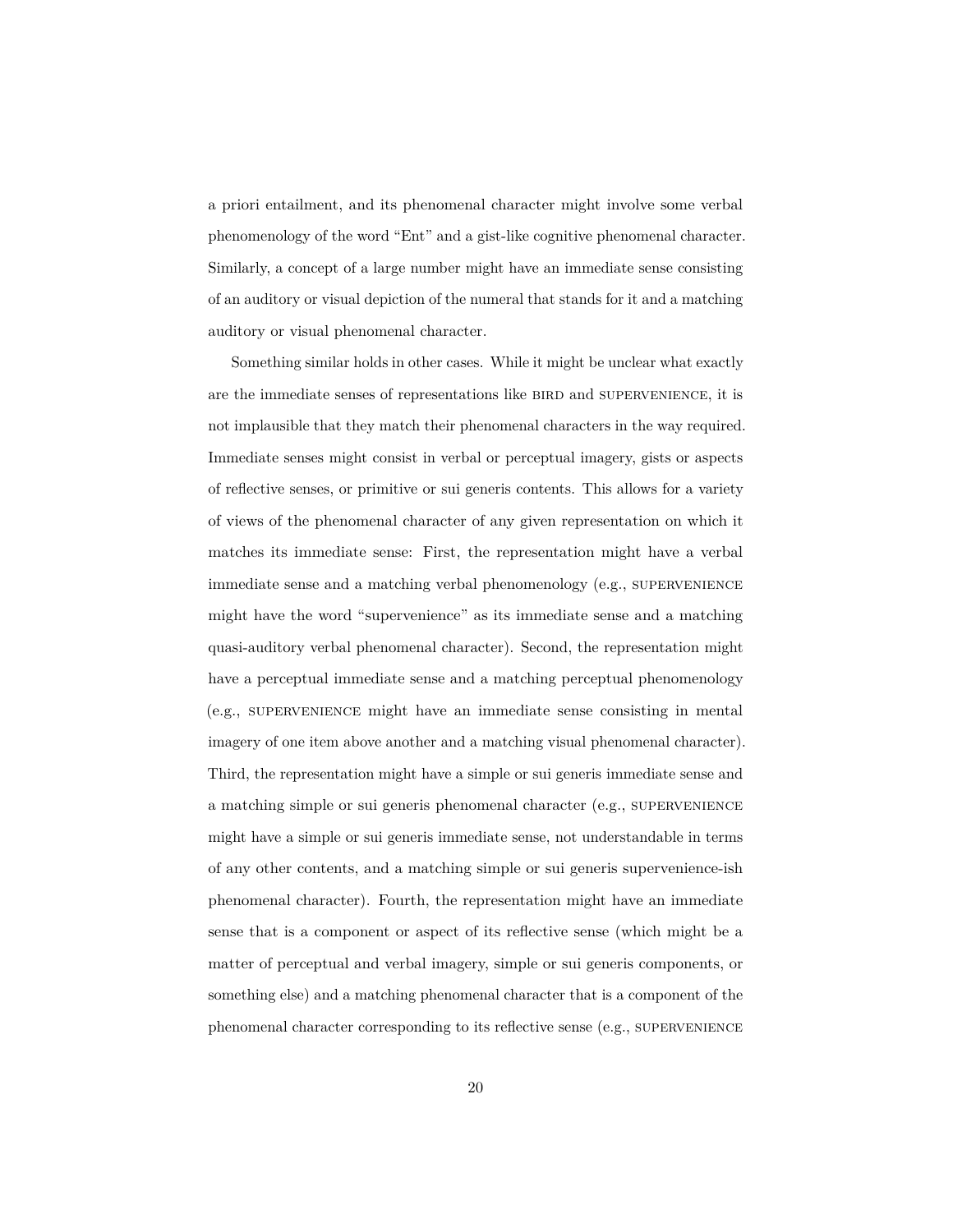might have the immediate sense  $\langle$ no difference without a difference $\rangle$ , where this is a matter of verbal, or simple or sui generis contents, and a phenomenal character consisting in matching perceptual, verbal, or simple or sui generis phenomenal characters). Finally, the representation might have an immediate sense consisting of a schematic or gist-like understanding of at least some aspects of its reflective sense and a similarly schematic or gist-like phenomenal character (e.g., supervenience might have an unarticulated or gist-like grasp of its definition as its immediate sense and a similarly gist-like phenomenal character).

These options can be combined in various ways. First, a single representation might have an immediate sense that is a combination of the above options and a similarly combined phenomenal character. For example, SUPERVENIENCE's immediate sense and phenomenal character might contain both verbal and sui generis components. Second, different representations might have different kinds of immediate senses and phenomenal characters. Perhaps bird's immediate sense and phenomenal character consist in perceptual imagery and perceptual phenomenal character, respectively, but knowledge's immediate sense and phenomenal character are sui generis. Third, different subjects or the same subject on different occasions might have representations with different immediate senses and phenomenal characters, even if they have the same reflective senses—just like Dimitri and Dimitra.<sup>[16](#page-20-0)</sup>

One potentially attractive view is that the immediate senses and phenomenal characters of many representations are both simple, in that they do not involve component parts, and gist-like, in that they involve hints of at least some aspects of their reflective senses. This might be possible if immediate senses (phenomenal characters) are **internally unstructured**, in that they do not involve proper parts that are also immediate senses (phenomenal characters), and at the same

<span id="page-20-0"></span> $16$ For further discussion, see [Mendelovici 2018:](#page-31-0) §7.2.4.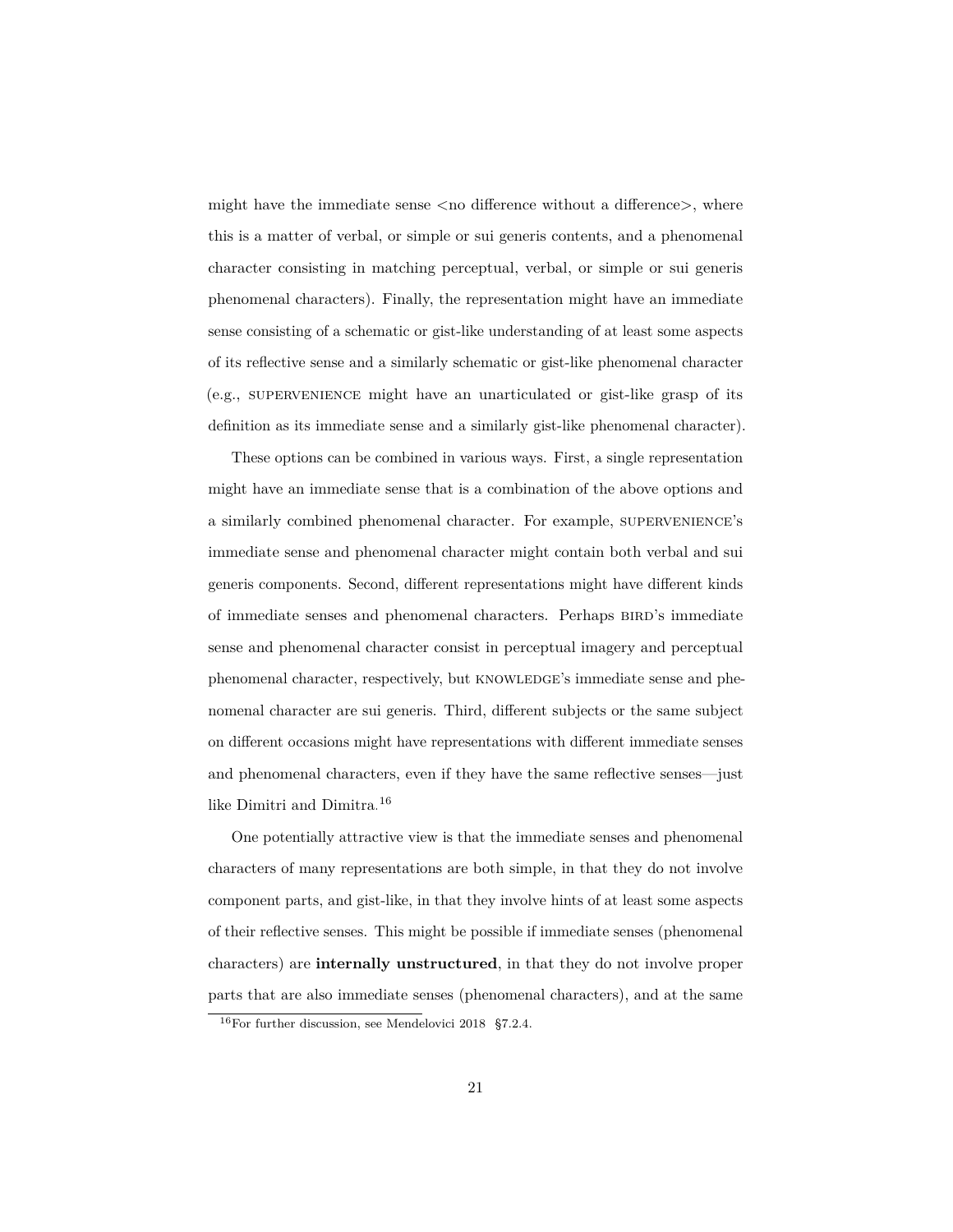time **externally structured**, in that they differ from various other actual or possible immediate senses (phenomenal characters) along various dimensions.[17](#page-21-0) We can think of such externally structured immediate senses (phenomenal characters) as being located in multidimensional spaces of immediate senses (phenomenal characters) organized by similarity.

For example, the immediate senses (phenomenal characters) of perceptual color representations are arguably internally unstructured: they do not have or decompose into proper parts that are also immediate senses (phenomenal characters). For example, the phenomenal character of an experience of green arguably isn't *composed* of phenomenal characters corresponding to particular hues, saturations, brightnesses, or distinct full-fledged colors.<sup>[18](#page-21-1)</sup> But it is externally structured: It differs from the phenomenal characters of other color experiences with respect to hue, saturation, and brightness. The same arguably holds for the experience's immediate sense.

More speculatively, perhaps the immediate senses (phenomenal characters) of some concepts can be located in the same multidimensional spaces as their reflective senses (their reflective sense's phenomenal characters). For instance, perhaps the immediate sense of knowledge has some features in common with those of JUSTIFICATION and BELIEF, and its similarity to those immediate senses accounts for the sense we have that the immediate sense of KNOWLEDGE is a gist-like grasp of at least some components of its reflective sense. All this is compatible with the immediate sense of KNOWLEDGE being internally simple—it might not have immediate senses such as  $\langle$ belief $\rangle$  and  $\langle$ justification $\rangle$  as parts, in the same way that the immediate senses of perceptual color representations do not have immediate senses corresponding to hues, saturations, and brightnesses as parts. The same arguably holds for the concept's phenomenal character.

<span id="page-21-0"></span><sup>&</sup>lt;sup>17</sup>This terminology comes from [Chalmers 2016.](#page-29-10)

<span id="page-21-1"></span><sup>18</sup>See [Roelofs 2014](#page-32-6) for arguments to the contrary and [Mendelovici 2019](#page-31-10) for discussion.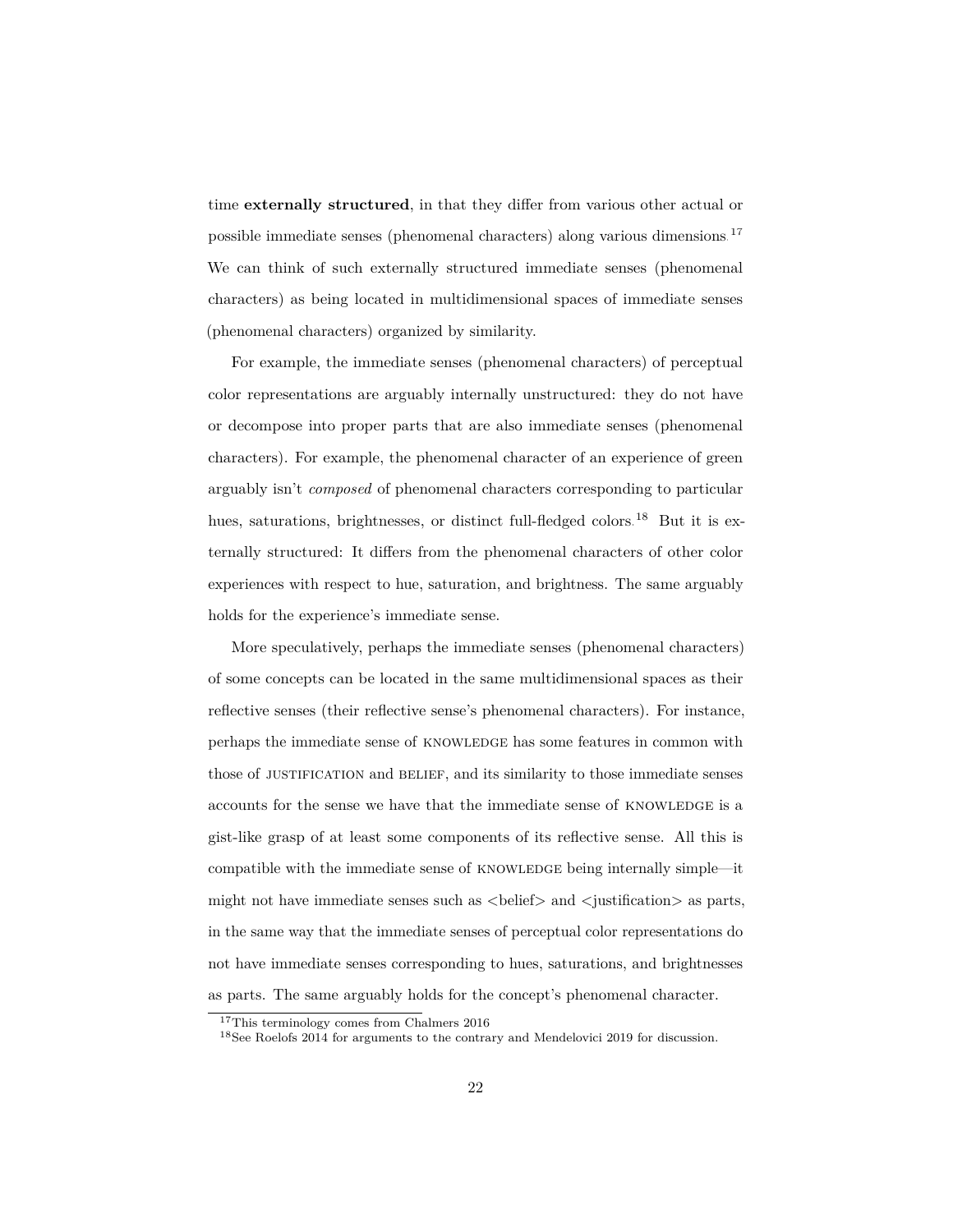My preferred view of the immediate senses and phenomenal characters of most concepts is that they are simple and gist-like in this way, perhaps also in some cases involving a verbal component and some mental imagery. This accords with the phenomenology of consciously entertaining immediate senses. When we think  $\lt$ the mental supervenes on the physical>, we seem to have both a grasp of supervenience as its own unique thing as well an inarticulate glimpse of its reflective sense. In any case, my main claims are compatible with other views of the immediate senses and phenomenal characters of concepts and other representations.

## **5.2 How reflective senses derive from phenomenal contents**

The PIT approach takes reflective senses to derive from phenomenal contents. But how exactly does this derivation work?

In Section [4,](#page-10-1) I suggested that a representation's reflective sense is a matter of the immediate senses we are disposed to retrieve upon reflection. For example, upon reflection of  $\langle Ent \rangle$ , we are disposed to retrieve the immediate sense  $\langle$ physicalism is committed to the a priori entailment of the phenomenal facts by the physical facts>, which is Ent's reflective sense. This suggests a way in which reflective senses derive from phenomenal contents: A representation's reflective sense derives from the phenomenally represented immediate senses we are disposed to retrieve upon reflection of its immediate sense.

The central challenge for such an account of reflective senses is to make sense of what it is for an immediate sense to be retrieved upon reflection. This cannot just be a matter of being disposed to entertain it after entertaining the representation in question's immediate sense, since we might be similarly disposed to entertain immediate senses that are not relevant to determining reflective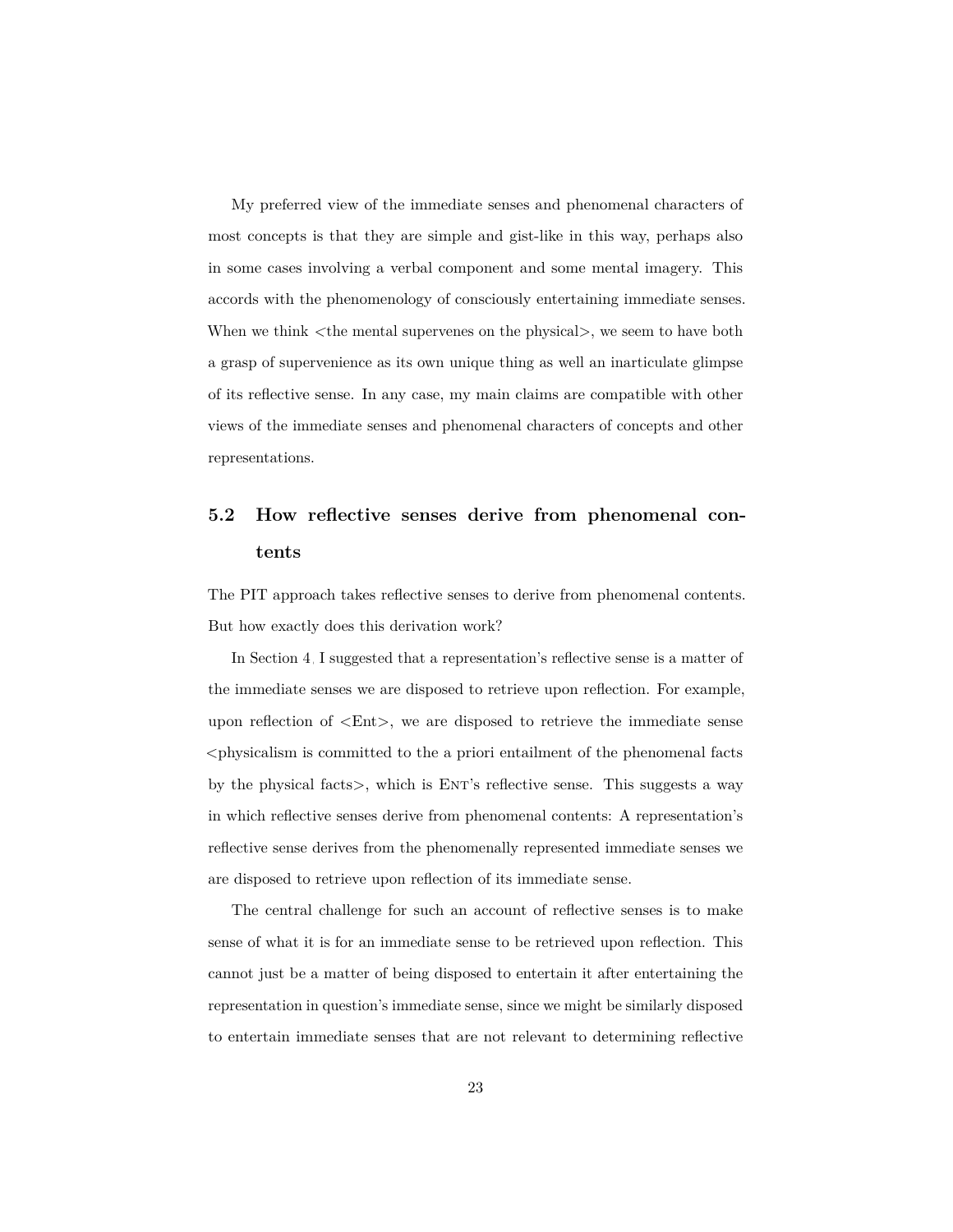senses. For example, upon entertaining the immediate sense <bachelor>, we might be disposed to entertain immediate senses such as  $\langle$ unmarried man $\rangle$ ,  $\langle$ lives alone $\rangle$ , and  $\langle$ bachelorette $\rangle$ , but only the first of these is BACHELOR's reflective sense.

The challenge is analogous to the functional role theory's problem of collateral information discussed in [§4.](#page-10-1) The situation, however, is importantly different for the PIT approach than for a functional role approach, since the PIT approach does not aim to understand reflective senses in entirely non-semantic terms but instead accepts phenomenal intentional states as part of its explanatory base.

My proposal takes its cue from non-mental cases of derived representation. Words, signs, and other non-mental items can come to have contents thanks to antecedently contentful mental states. For example, the word "dog" might mean  $\langle \text{dog} \rangle$  and stop signs might mean  $\langle \text{stop} \rangle$  because we *take* "dog" to mean  $\langle \text{dog}\rangle$  and stop signs to mean  $\langle \text{stop}\rangle$ . This *taking* is at least partly a matter of our representational states, such as our beliefs, intentions, and stipulations.

I want to suggest that the relation between mental representations and their reflective senses is similar to the relation between non-mental derived representations and their contents. Just as we take words and signs to have certain contents, so too do we take mental representations to have certain contents beyond their immediate senses. On this proposal, BACHELOR has the reflective sense <unmarried man> because we take it to represent <unmarried man>. This taking is a matter of being disposed to accept <unmarried man> as equivalent to, what is meant by, or a further elucidation of the immediate sense of BACHELOR, <br/>bachelor>. This might involve being disposed to entertain the immediate sense <unmarried man, that's the same as a bachelor>, or <bachelors are just unmarried men>. Such thoughts—call them **cashing out thoughts**—say that one content is an elucidation, unpacking, precisification,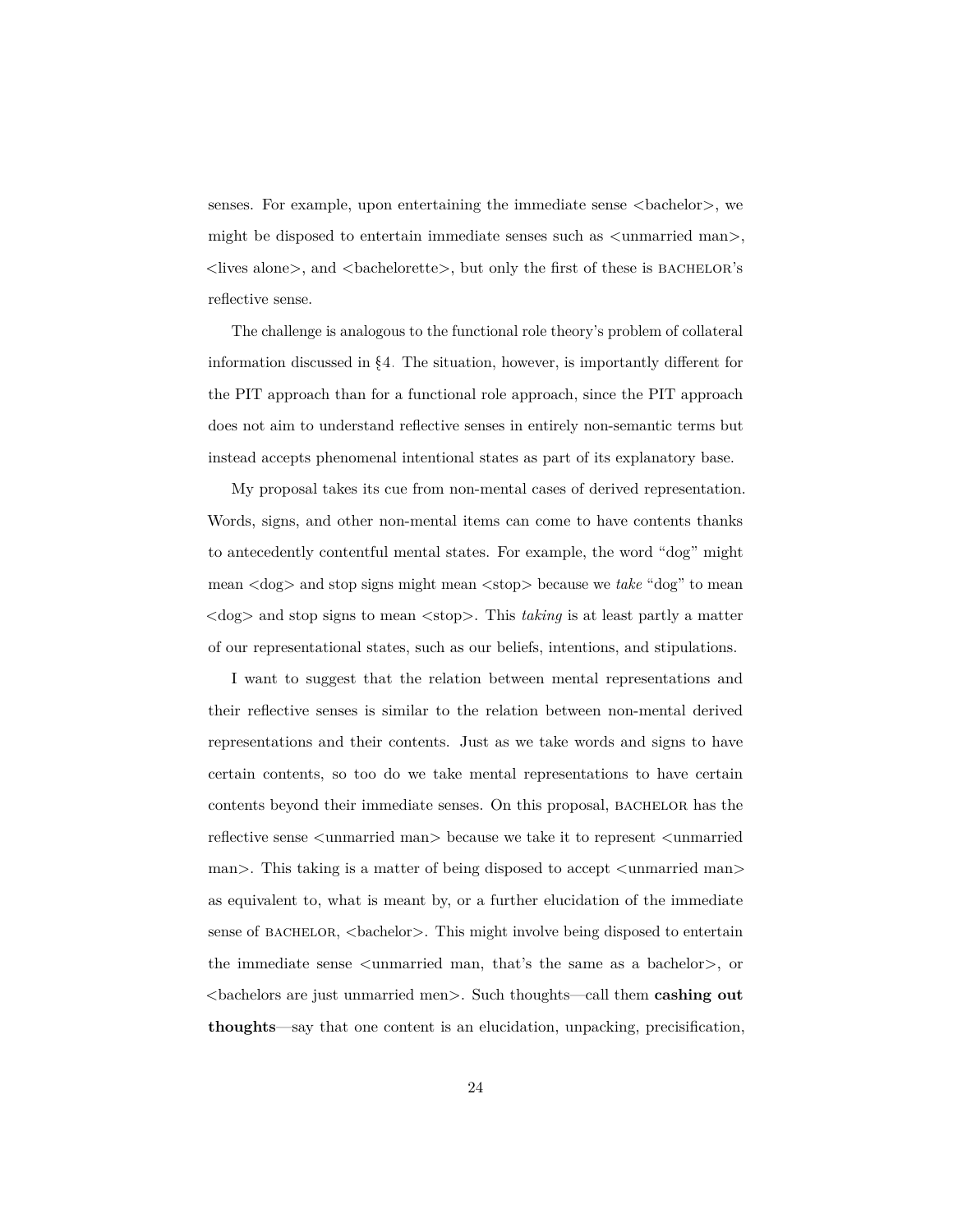expansion, or more generally a **cashing out** of another.

In many cases, it takes multiple cashing out thoughts to retrieve a full elucidation of a representation's immediate sense. For example, we might be disposed to have cashing out thoughts relating  $\alpha$  to  $\alpha$  and  $\alpha$  and  $\alpha$ , <unmarried> to <not married> and <man> to <human male>. Assuming (probably falsely) that we are not disposed to have cashing out thoughts relating  $\langle \text{not married} \rangle$  and  $\langle \text{human male} \rangle$  to further contents,  $\langle \text{not married human} \rangle$ male> is what we might call BACHELOR's **full cashing out**. This content reflects our best understanding of bachelor's target—it is bachelor's reflective sense. My suggestion, then, is that a concept's reflective sense is its full cashing out.[19](#page-24-0)

This provides a way of solving our analogue of the problem of collateral information: What singles out  $\langle$  not married human male $\rangle$  and not  $\langle$  unmarried man who lives alone  $\geq$  as the reflective sense of BACHELOR is that we are disposed to have cashing out thoughts specifying that  $\langle$ bachelor $\rangle$  cashes out into  $\langle$ not married human male> but we are not disposed to have cashing out thoughts specifying that  $\langle$ bachelor $\rangle$  cashes out into  $\langle$ unmarried man who lives alone $\rangle$ .

This picture of reflective senses is cursory and much more needs to be said before its viability can be assessed. However, I hope this section has at least shown in outline how reflective senses might be derived from phenomenal

#### contents.[20](#page-24-1)

<span id="page-24-0"></span><sup>19</sup>A representation's full cashing out is an immediate sense or at least a content specified by an immediate sense (see [Mendelovici 2018:](#page-31-0) §7.3.1, p. 142). There is good reason to think that, at least for concepts whose target we claim to somewhat understand, we can reach such an understanding in terms of immediate senses. If we couldn't, then we would have no claim to understanding them. It is an open question, however, what kinds of immediate senses we will find in a representation's full cashing out. For instance, we might find perceptual contents, but we might also find unanalysable non-perceptual contents, perhaps like <good> or  $<$ knowledge $>$ .

<span id="page-24-1"></span><sup>20</sup>This kind of view is developed in more detail in [Mendelovici 2018:](#page-31-0) ch. 7. Note that there I employ a definition of "intentionality" on which derived contents, and hence reflective senses, do not qualify as genuinely intentional contents, though they qualify as representational in a looser, everyday sense.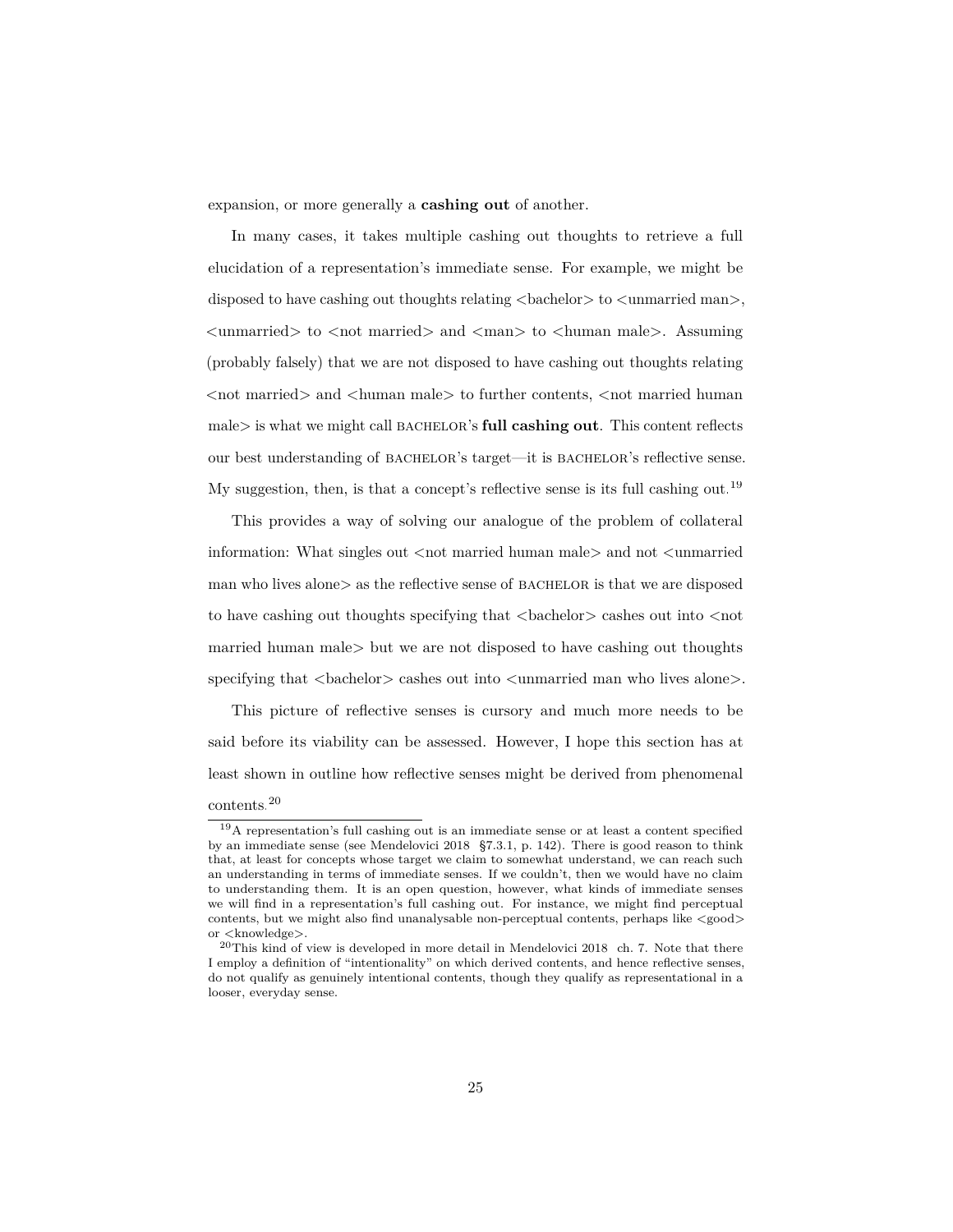#### **5.3 Nonconscious occurrent states**

The third issue for the PIT approach concerns nonconscious occurrent states that are arguably representational in some sense. **Occurrent states** are states that are active, used, or undergone, such as perceptual states or thoughts. **Nonconscious states** are mental states that lack phenomenal character. Some nonconscious occurrent states are arguably representational in some sense, e.g., some states involved in language processing or early perceptual processing. Since nonconscious occurrent representational states are *nonconscious*, they presumably lack phenomenal characters, which commits the PIT approach to saying that they also lack immediate senses. But, since nonconscious occurrent representational states are *occurrent* and *representational*, it seems they should have immediate senses—when we have such states, their contents should be immediately available to us or "running through our minds," even if we are not consciously aware of them.

Nonconscious occurrent states pose a challenge for PIT in general, not just for the PIT approach to immediate and reflective senses. Accordingly, the positions the PIT approach might take towards them correspond to the positions available to PIT, which are the following: (1) They phenomenally represent their contents (e.g., [Pitt MS ,](#page-31-11) [Bourget 2010a,](#page-28-1) [Mendelovici 2018:](#page-31-0) ch.~8); (2) they derivatively but not phenomenally represent their contents (e.g., [Bourget 2010a,](#page-28-1) [Kriegel](#page-30-9) [2011\)](#page-30-9); and (3) they do not phenomenally or derivatively represent their contents, though they might "represent" them in some other sense (e.g., [Searle 1990,](#page-32-7) [Mendelovici 2018:](#page-31-0) ch.~8).

For the PIT approach, option (1) allows that nonconscious occurrent states have immediate senses and, if the right dispositions are in place, reflective senses. One might worry that this option requires that we can have phenomenal states that we are not introspectively aware of, but, given that there exist many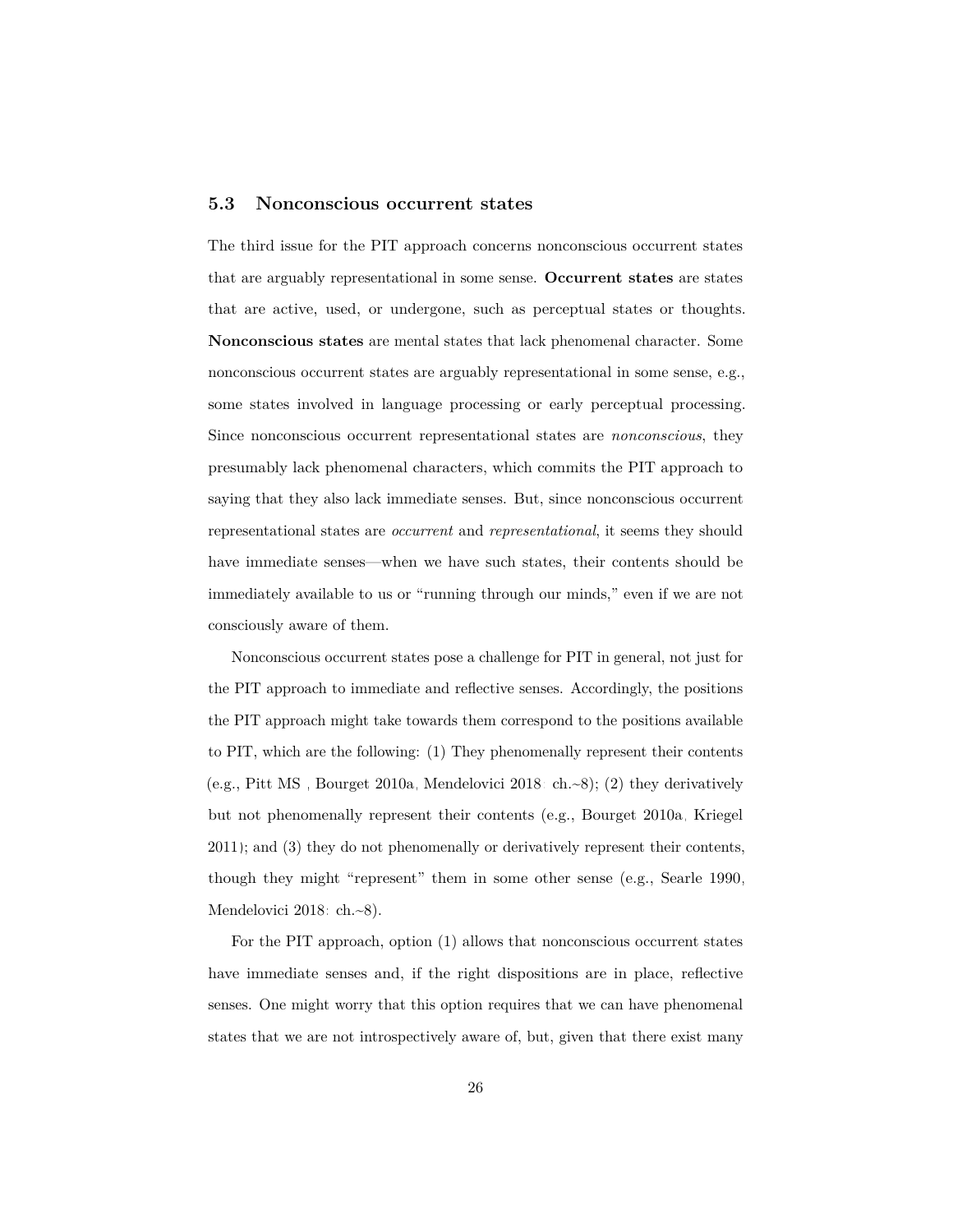phenomenal states that any given individual is not consciously aware of (e.g., the phenomenal states of other subjects), it is not wholly implausible that our own heads harbor phenomenal states that are likewise isolated from our introspective abilities.

Option (2), on which nonconscious occurrent states derivatively represent their contents, results in the view that nonconscious occurrent states lack immediate senses but nonetheless have reflective senses. On this view, when a representation gets used nonconsciously, we are not immediately aware of anything. However, despite lacking immediate senses, nonconscious occurrent states have reflective senses, which derive from immediate senses. Since nonconscious occurrent states lack immediate senses, their reflective senses cannot be derived from *their own* immediate senses but must be derived from the immediate senses of other states, either other states of the same subject or other states of *other* subjects (as on Kriegel's [\(2011\)](#page-30-9) view). Option (2), however, is not compatible with my view of reflective senses described above, since my view requires that a representation with a reflective sense have an immediate sense that can partake in experiences of cashing out.

For the PIT approach, option (3), on which nonconscious occurrent states neither phenomenally nor derivatively represent their alleged contents, results in the view that nonconscious occurrent states lack both immediate and reflective senses. Of course, they might still have various neural and functional properties, and they might still track various worldly items. In virtue of these features, we might even say that they represent, perhaps in a loose or extended sense of "represent," one that does not amount to their having immediate or reflective senses.

Option (3) is arguably the least extreme of the three options. It is very much in line with what we might consider to be the standard view of nonconscious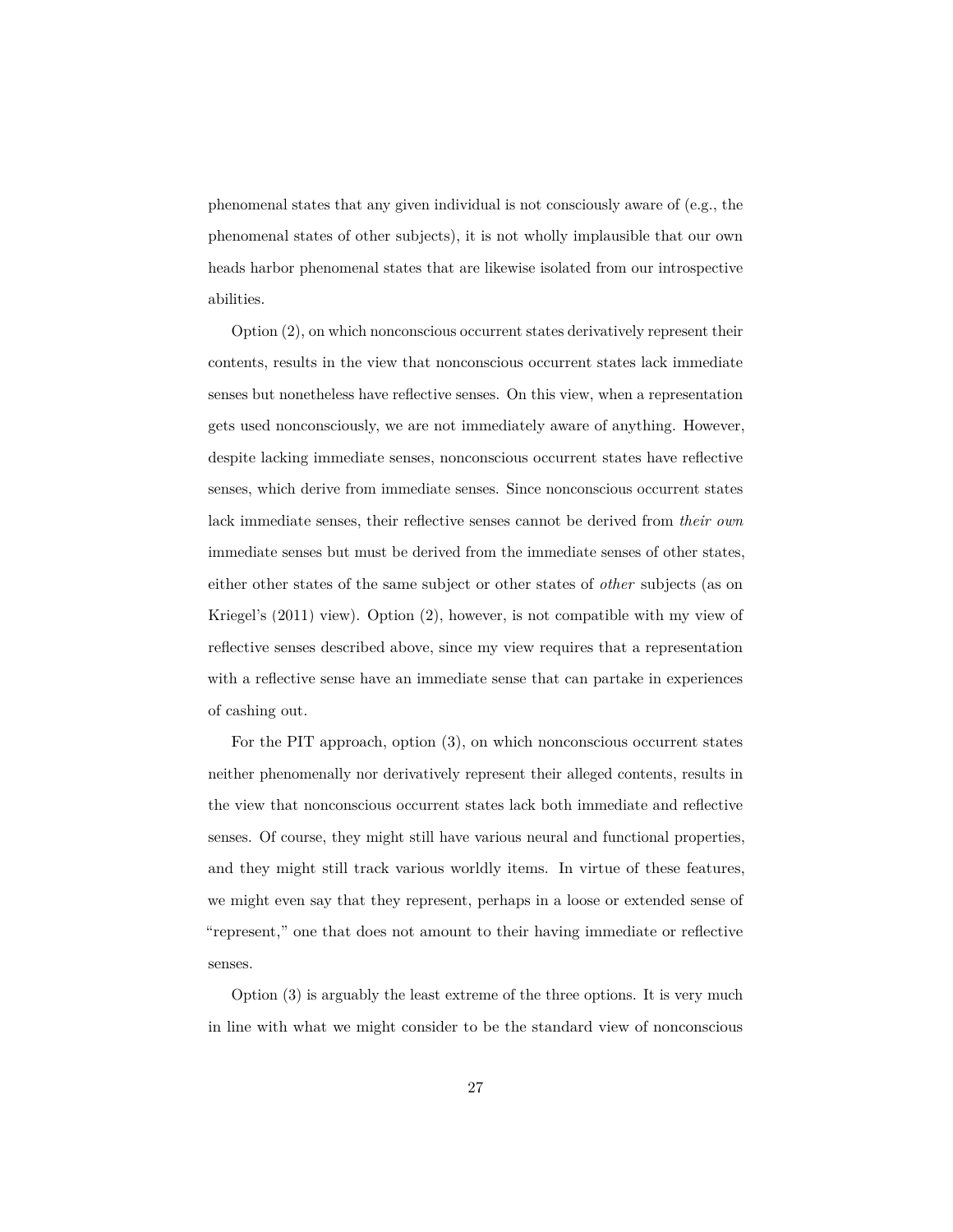occurrent states: It accepts that such states lack phenomenal characters, that they have neural and functional properties, that they track various items, and even that they "represent," insofar as representation is merely a matter of their neural, functional, or tracking features. The main potential disagreement between option (3) and the standard view is presumably over whether the nonconscious "representation" it allows for amounts to the having of immediate or reflective senses or whether phenomenal properties are required. In other words, the main disagreement is over whether the PIT approach itself is true of phenomenally conscious intentional states—which is something I've already argued for. So, rather than being the most extreme of the three options, the third option arguably represents the smallest reasonable departure from what we might take to be the standard view.

Which of the three options the PIT approach should adopt depends in part on whether there is independent reason to ascribe immediate or reflective senses to nonconscious occurrent states. My preferred view is a combination of (1) and (3) on which some nonconscious occurrent states have phenomenal contents, and hence immediate and perhaps reflective senses, while others have neither phenomenal nor derived contents, and hence neither immediate nor reflective senses. For example, high-level states involved in nonconscious problem solving might have immediate senses we are not consciously aware of, while states in early visual processing might have neither immediate nor reflective senses.<sup>[21](#page-27-0)</sup>

### **6 Conclusion**

I have argued that there are immediate and reflective senses and that the two senses come apart in almost all cases of thought and in many cases of perceptual

<span id="page-27-0"></span> $21$  For more details, see [Mendelovici 2018:](#page-31-0) §8.4. Note that there "nonconscious states" is used to pick out mental states that are not phenomenally conscious, while here it is used to pick out mental states that we are not consciously aware of.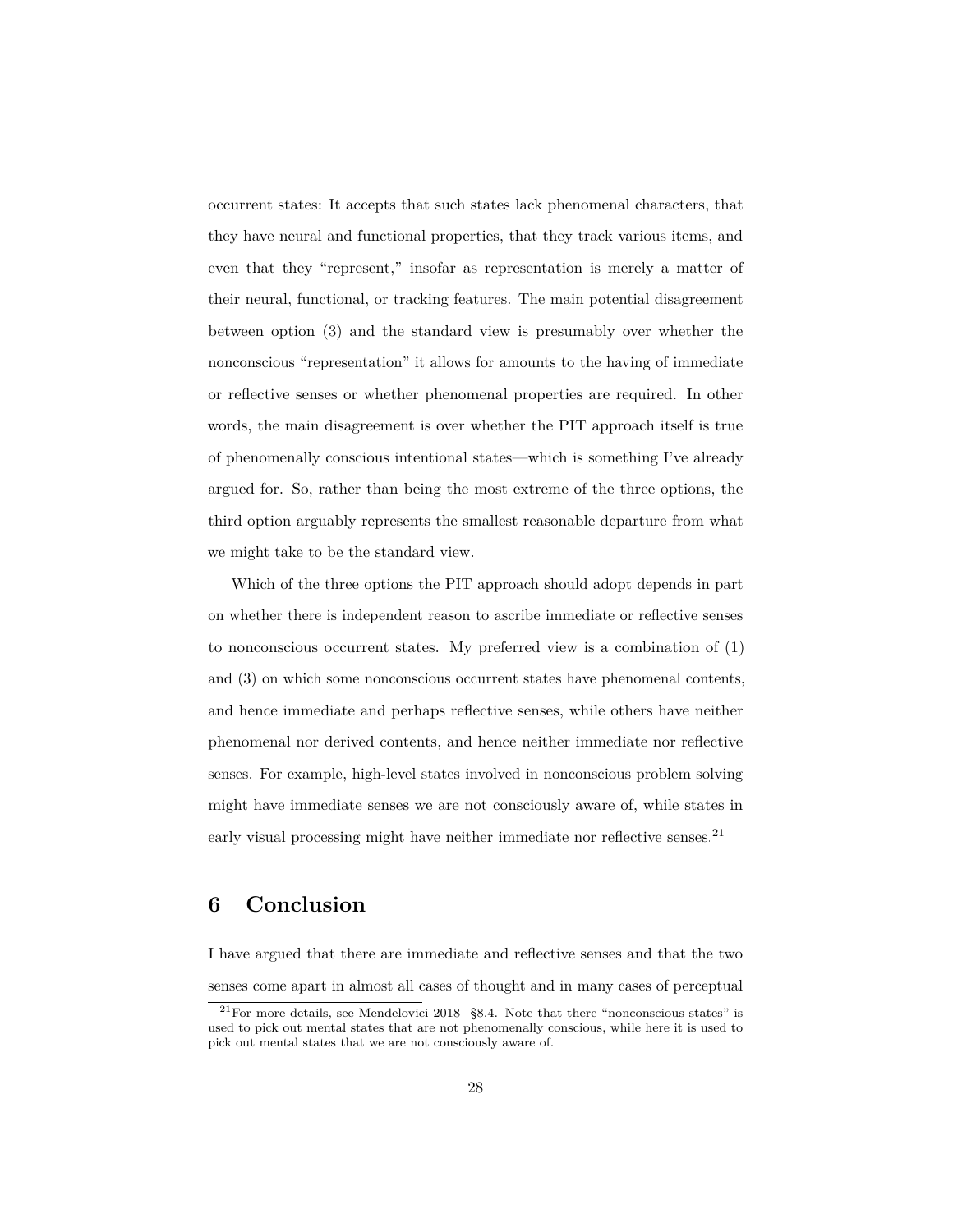representation. I explored various ways we might try to account for immediate and reflective senses and suggested that the most promising way is the PIT approach.

One way to put the view of immediate and reflective senses that I've proposed is this: Representations have immediate senses, which are phenomenal contents. Some representations, in addition to having immediate senses, are treated as if they stood for the immediate senses of other representations, which is, roughly, a matter of having dispositions to accept the immediate senses of those other representations as equivalent to or further elucidations of their immediate senses. When we treat a representation as if it stood for the immediate senses of other representations, those other representations' immediate senses are its reflective sense. The end result is a picture on which thoughts and other representational states provide us two perspectives on the world, an immediate one, one that is running through our minds, and a derived one, one that is available upon reflection.[22](#page-28-3)

## **References**

- <span id="page-28-2"></span>Bayne, T. and Montague, M. (2011). *Cognitive Phenomenology*. Oxford University Press, USA.
- <span id="page-28-0"></span>Block, N. (1986). Advertisement for a semantics for psychology. *Midwest Studies in Philosophy*, 10(1):615–78.

<span id="page-28-1"></span>Bourget, D. (2010a). Consciousness is underived intentionality. *Noûs*, 44(1):32–

<sup>58.</sup>

<span id="page-28-3"></span> $^{22}\rm{Many}$  thanks to David Bourget for helpful comments on earlier drafts and to audiences at Oakland University's philosophy department, Victoria University at Wellington philosophy department, and PhilMiLCog 2014 at the University of Western Ontario for helpful discussion.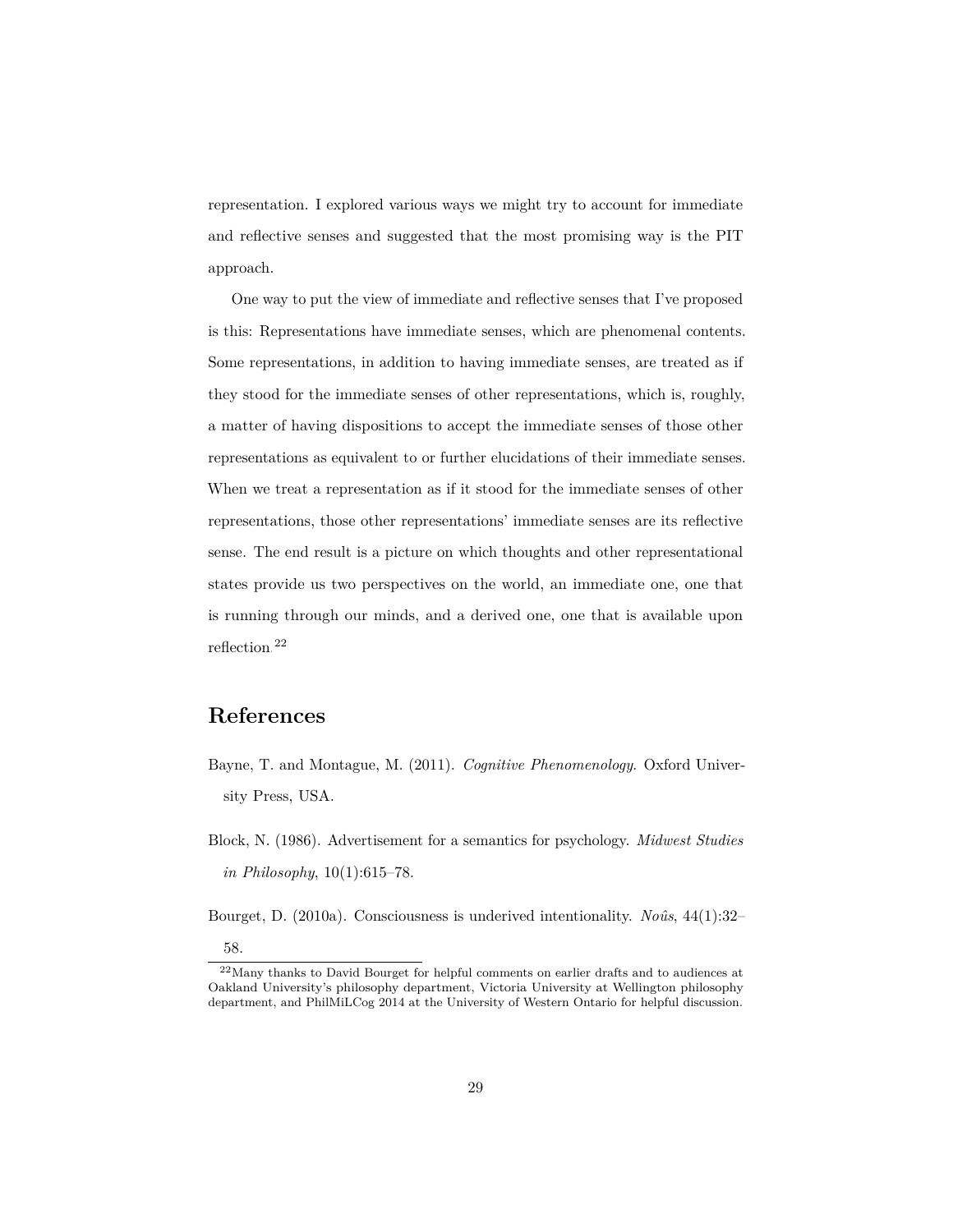- <span id="page-29-8"></span>Bourget, D. (2010b). *The Representational Theory of Consciousness*. PhD thesis, Australian National University.
- <span id="page-29-2"></span>Bourget, D. (2017). The role of consciousness in grasping and understanding. *Philosophy and Phenomenological Research*, 95(2):285–318.
- <span id="page-29-9"></span>Bourget, D. and Mendelovici, A. (2016). Phenomenal intentionality. In Zalta, E. N., editor, *The Stanford Encyclopedia of Philosophy*. Metaphysics Research Lab, Stanford University.
- <span id="page-29-3"></span>Brooks, L. R. (1978). Nonanalytic concept formation and memory for instances. In Rosch, E. and Lloyd, B. B., editors, *Cognition and concepts*, pages 169–211. Hillsdale, NJ: Erlbaum.
- <span id="page-29-4"></span>Carey, S. E. (1985). *Conceptual change in childhood*. MIT Press, Cambridge, MA.
- <span id="page-29-10"></span>Chalmers, D. J. (2016). The combination problem for panpsychism. In Jaskolla, L. and Bruntrup, G., editors, *Panpsychism*, pages 179–214. Oxford University Press.
- <span id="page-29-5"></span>Dretske, F. (1995). *Naturalizing the Mind*. MIT Press, Cambridge.
- <span id="page-29-7"></span>Farkas, K. (2008). Phenomenal intentionality without compromise. *The Monist*, 91(2):273–293.
- <span id="page-29-1"></span>Fodor, J. A. (1975). *The Language of Thought*. Harvard University Press, Cambridge, MA.
- <span id="page-29-6"></span>Fodor, J. A. (1987). *Psychosemantics*. MIT Press, Cambridge.
- <span id="page-29-0"></span>Frege, G. (1892/1948). Sense and reference. *The philosophical review*, 57(3):209– 230.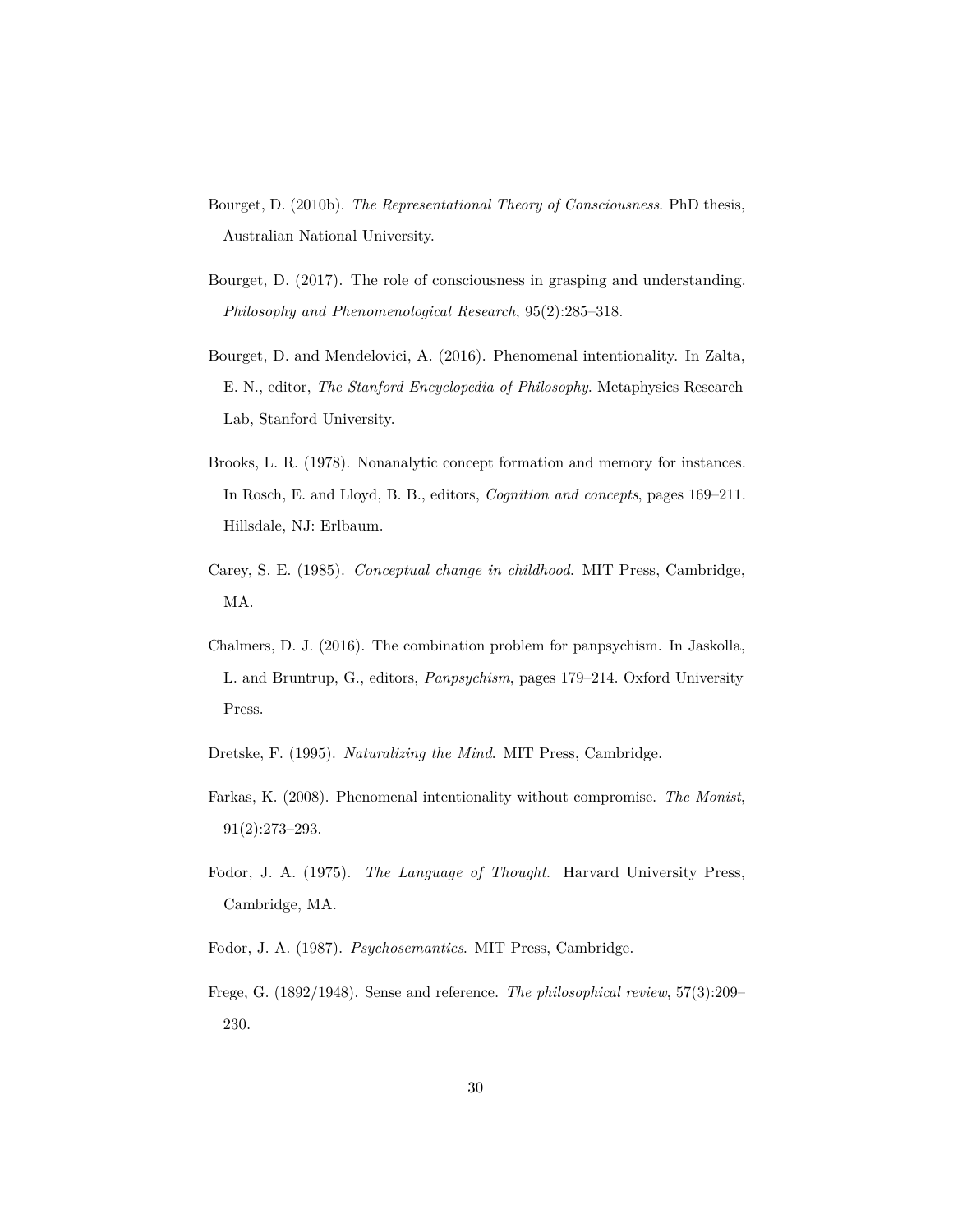- <span id="page-30-2"></span>Gopnik, A. and Wellman, H. M. (1994). The theory theory. In Hirschfeld, L. A. and Gelman, S. A., editors, *Mapping the mind: Domain specificity in cognition and culture*, pages 257–293. Cambridge University Press, Cambridge.
- <span id="page-30-3"></span>Harman, G. (1987). (Non-solipsistic) conceptual role semantics. In LePore, E., editor, *New Directions in Semantics*, pages 55–81. Academic Press, London.
- <span id="page-30-8"></span>Horgan, T. and Graham, G. (2009). Phenomenal intentionality and content determinacy. In Schantz, R., editor, *Prospects for Meaning*. De Gruyter, Amsterdam.
- <span id="page-30-7"></span>Horgan, T. and Tienson, J. (2002). The intentionality of phenomenology and the phenomenology of intentionality. In Chalmers, D. J., editor, *Philosophy of Mind: Classical and Contemporary Readings*, pages 520–533. Oxford University Press, Oxford.
- <span id="page-30-9"></span>Kriegel, U. (2011). *The Sources of Intentionality*. Oxford University Press.
- <span id="page-30-6"></span>Loar, B. (2003). Phenomenal intentionality as the basis of mental content. *Reflections and Replies: Essays on the Philosophy of Tyler Burge*.
- <span id="page-30-1"></span>Medin, D. L. and Schaffer, M. M. (1978). Context theory of classification learning. *Psychological Review*, 85:207–238.
- <span id="page-30-0"></span>Mendelovici, A. (2010). *Mental Representation and Closely Conflated Topics*. PhD thesis, Princeton University.
- <span id="page-30-4"></span>Mendelovici, A. (2013). Reliable misrepresentation and tracking theories of mental representation. *Philosophical Studies*, 165(2):421–443.
- <span id="page-30-5"></span>Mendelovici, A. (2016). Why tracking theories should allow for clean cases of reliable misrepresentation. *Disputatio*, 8(42):57–92.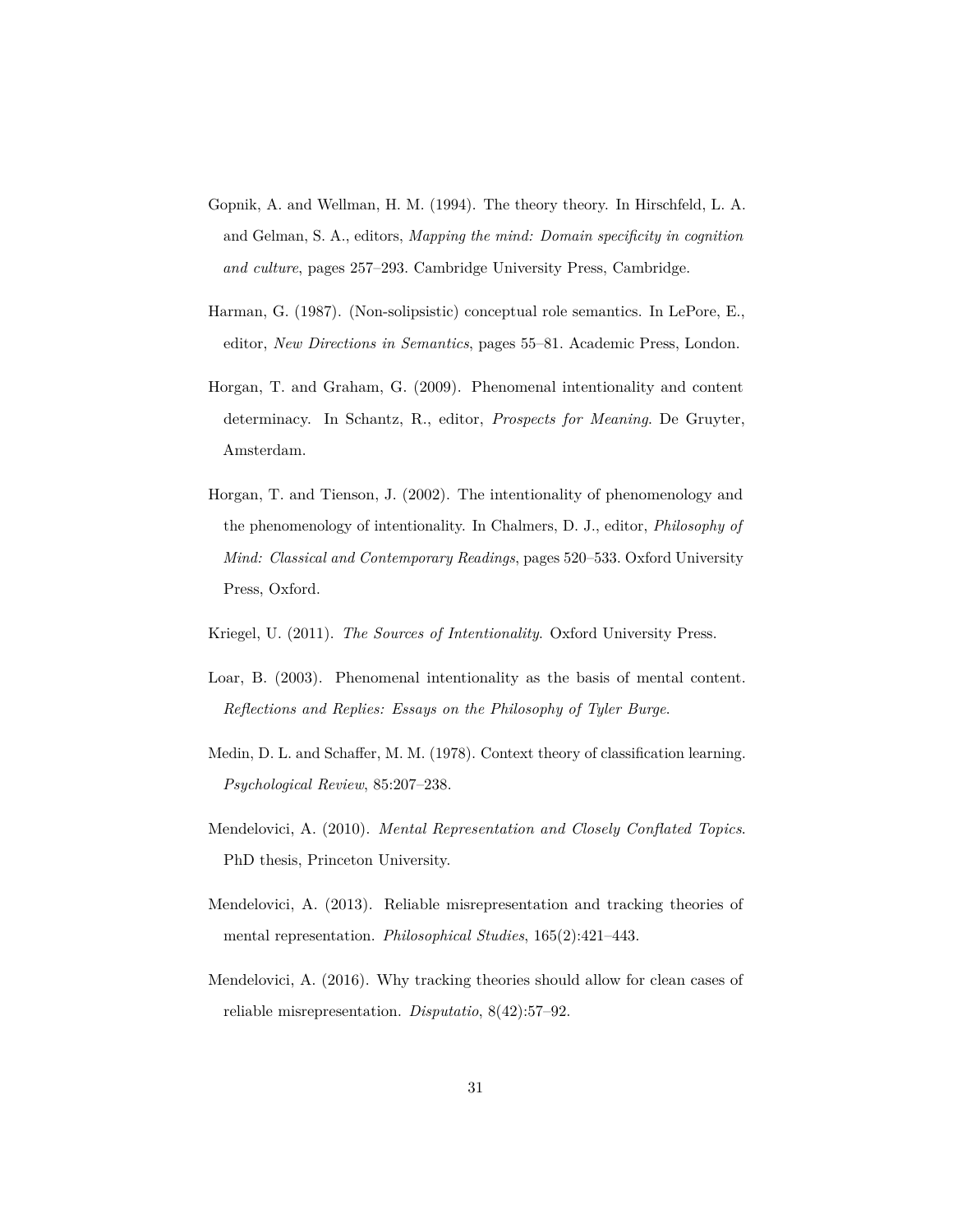- <span id="page-31-0"></span>Mendelovici, A. (2018). *The Phenomenal Basis of Intentionality*. Oxford University Press.
- <span id="page-31-10"></span>Mendelovici, A. (2019). Panpsychism's combination problem is a problem for everyone. In Seager, W., editor, *Handbook of Panpsychism*. Routledge.
- <span id="page-31-8"></span>Mendelovici, A. and Bourget, D. (2014). Naturalizing intentionality: Tracking theories versus phenomenal intentionality theories. *Philosophy Compass*.
- <span id="page-31-5"></span>Mendelovici, A. and Bourget, D. (forthcoming). Consciousness and intentionality. In Kriegel, U., editor, *Oxford Handbook of the Philosophy of Consciousness*. Oxford University Press.
- <span id="page-31-4"></span>Millikan, R. G. (1984). *Language, Thought and Other Biological Categories*. MIT Press, Cambridge, MA.
- <span id="page-31-2"></span>Murphy, G. L. (2004). *The Big Book of Concepts*. MIT Bradford, Cambridge.
- <span id="page-31-1"></span>Murphy, G. L. and Medin, D. L. (1985). The role of theories in conceptual coherence. *Psychological Review*, 92:289–316.
- <span id="page-31-6"></span>Nagel, T. (1974). What is it like to be a bat? *The Philosophical Review*, 83(4):435–450.
- <span id="page-31-3"></span>Neander, K. (2017). *A Mark of the Mental: A Defence of Informational Teleosemantics*. Cambridge, USA: MIT Press.
- <span id="page-31-7"></span>Pitt, D. (2004). The phenomenology of cognition or what is it like to think that *P*? *Philosophy and Phenomenological Research*, 69(1):1–36.
- <span id="page-31-11"></span>Pitt, D. (MS-). *The quality of thought*, chapter Unconscious thought.
- <span id="page-31-9"></span>Prinz, J. (2002). *Furnishing the Mind: Concepts and their Perceptual Basis*. MIT Bradford, Cambridge, MA.